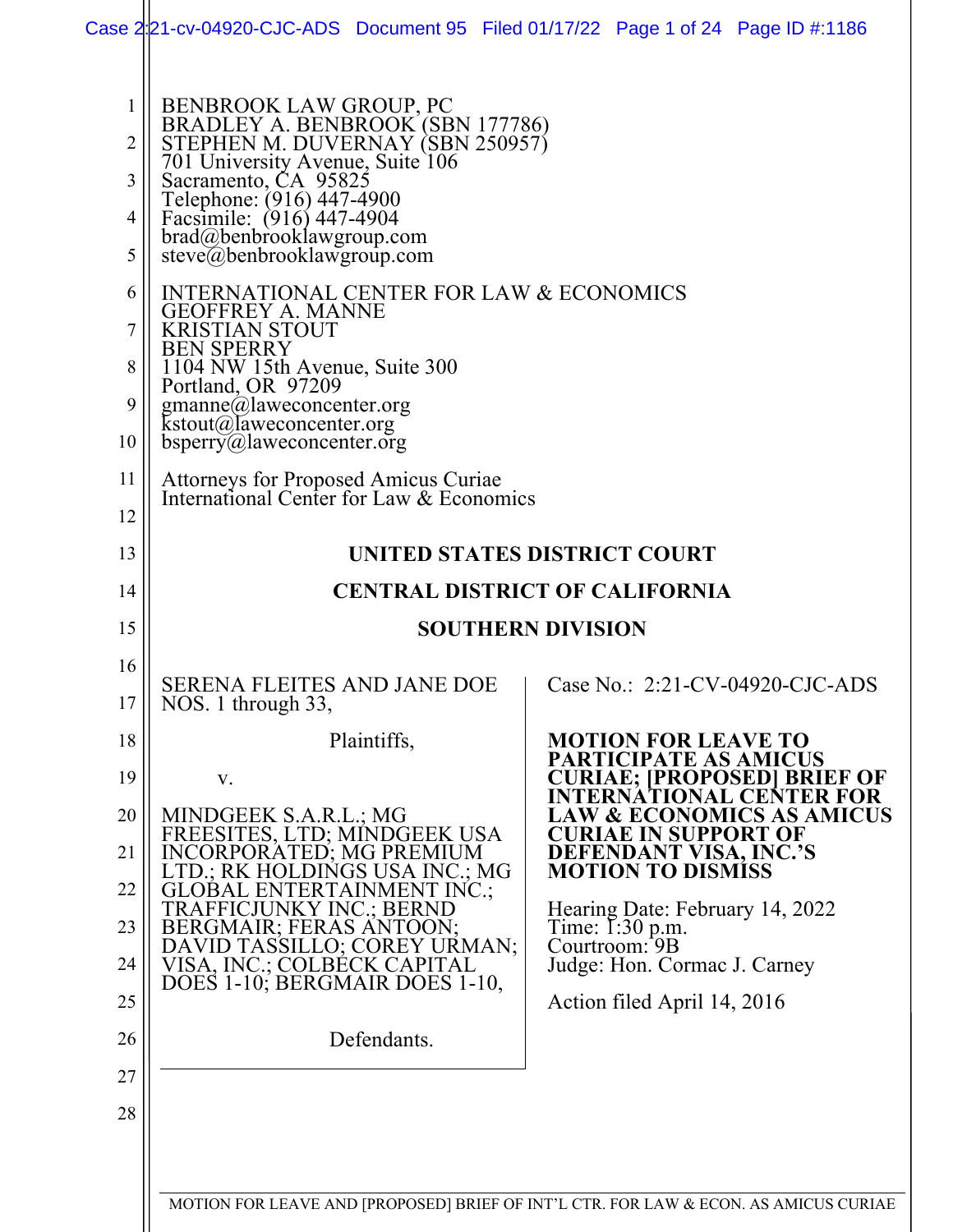|                |                          |                 |    |  |       | Case 2221-cv-04920-CJC-ADS Document 95 Filed 01/17/22 Page 2 of 24 Page ID #:1187    |  |
|----------------|--------------------------|-----------------|----|--|-------|--------------------------------------------------------------------------------------|--|
|                |                          |                 |    |  |       |                                                                                      |  |
| $\mathbf 1$    | <b>TABLE OF CONTENTS</b> |                 |    |  |       |                                                                                      |  |
| $\overline{2}$ |                          |                 |    |  |       | MOTION FOR LEAVE TO PARTICIPATE AS AMICUS CURIAE 1                                   |  |
| 3              |                          |                 |    |  |       |                                                                                      |  |
| 4              | I.                       |                 |    |  |       |                                                                                      |  |
| 5              | II.                      |                 |    |  |       |                                                                                      |  |
| 6              |                          | A.              |    |  |       |                                                                                      |  |
| 7              |                          | <b>B.</b>       |    |  |       |                                                                                      |  |
| 8              |                          |                 | 1. |  |       |                                                                                      |  |
| 9              |                          |                 | 2. |  |       |                                                                                      |  |
| 10             |                          | $\mathcal{C}$ . |    |  |       |                                                                                      |  |
| 11             |                          | D.              |    |  |       |                                                                                      |  |
| 12             | III.                     |                 |    |  |       |                                                                                      |  |
| 13             |                          |                 |    |  |       |                                                                                      |  |
| 14             |                          |                 |    |  |       |                                                                                      |  |
| 15             |                          |                 |    |  |       |                                                                                      |  |
| 16             |                          |                 |    |  |       |                                                                                      |  |
| 17             |                          |                 |    |  |       |                                                                                      |  |
| 18             |                          |                 |    |  |       |                                                                                      |  |
| 19             |                          |                 |    |  |       |                                                                                      |  |
| 20             |                          |                 |    |  |       |                                                                                      |  |
| 21             |                          |                 |    |  |       |                                                                                      |  |
| 22             |                          |                 |    |  |       |                                                                                      |  |
| 23             |                          |                 |    |  |       |                                                                                      |  |
| 24             |                          |                 |    |  |       |                                                                                      |  |
| 25             |                          |                 |    |  |       |                                                                                      |  |
| 26             |                          |                 |    |  |       |                                                                                      |  |
| 27             |                          |                 |    |  |       |                                                                                      |  |
| 28             |                          |                 |    |  |       |                                                                                      |  |
|                |                          |                 |    |  |       | MOTION FOR LEAVE AND [PROPOSED] BRIEF OF INT'L CTR. FOR LAW & ECON. AS AMICUS CURIAE |  |
|                |                          |                 |    |  | $-1-$ |                                                                                      |  |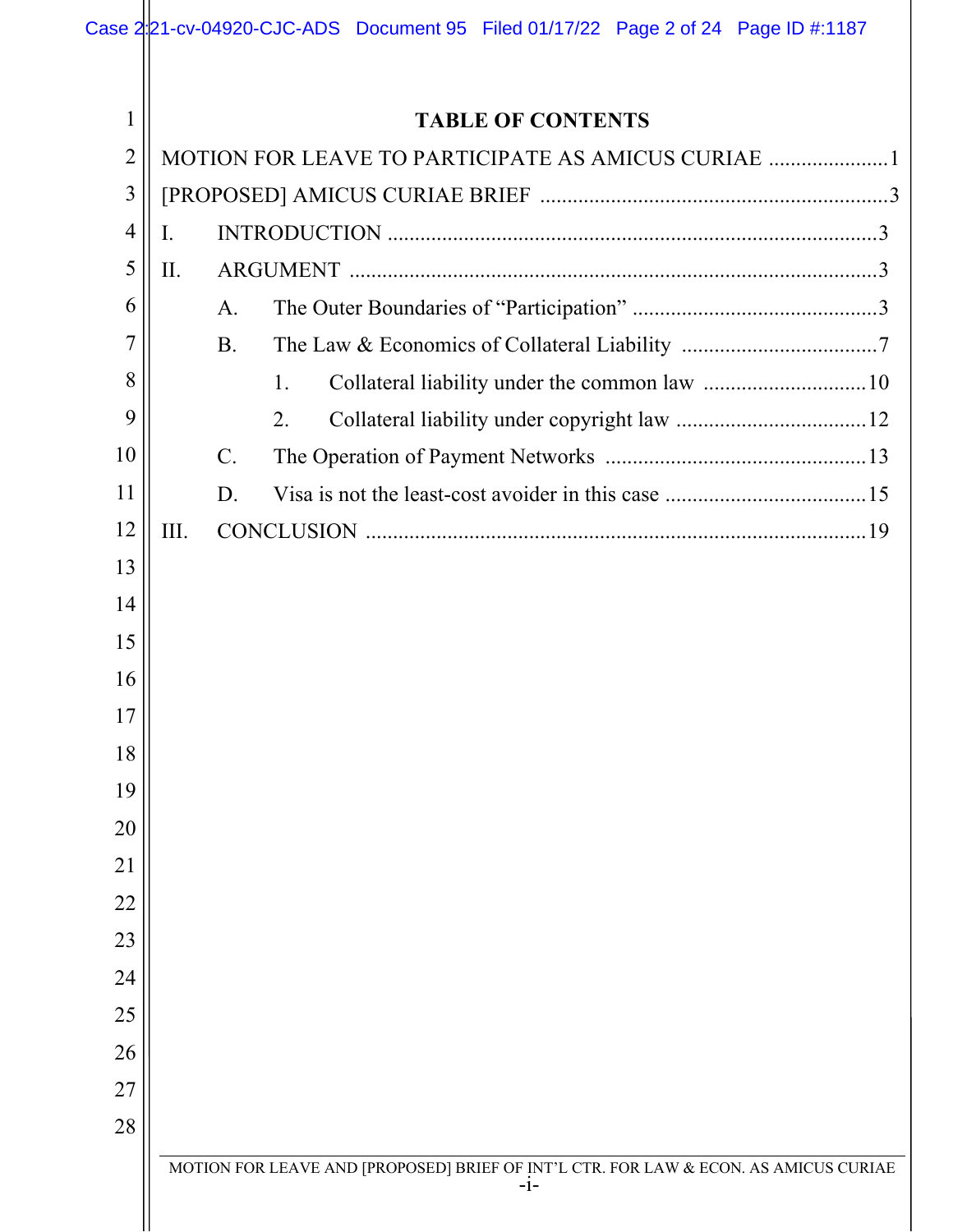| 1              | <b>TABLE OF AUTHORITIES</b>                                                                    |
|----------------|------------------------------------------------------------------------------------------------|
| $\overline{2}$ | <b>Cases</b>                                                                                   |
| $\overline{3}$ | Barber v. Change,                                                                              |
| 4<br>5         | Baumer v. Pachl,                                                                               |
| 6<br>7         | Brady v. Dairy Fresh Prods. Co.,                                                               |
| 8              | Central Bank of Denver, N.A. v. First Interstate Bank of Denver, N.A.,                         |
| 9<br>10        | Duronslet v. Cty. of Los Angeles,<br>No. 2:16-CV-08933-ODW (PLAx),                             |
| 11<br>12       | Giraldo v. Cal. Dep't of Corrections and Rehabilitation,                                       |
| 13<br>14       | Gonzales v. Lloyds TSB Bank, PLC,                                                              |
| 15             | Hoptowit v. Ray,                                                                               |
| 16<br>17       | In re Ins. Brokerage Antitrust Litig.,                                                         |
| 18             | K Mart Corp. v. Cartier, Inc.,                                                                 |
| 19<br>20       | Kalem Co. v. Harper Bros.,                                                                     |
| 21<br>22       | Metro-Goldwyn-Mayer Studios Inc. v. Grokster, Ltd.,                                            |
| 23             | Miller v. Yokohama Tire Corp.,                                                                 |
| 24<br>25       | Perfect 10 v. Visa Int'l,                                                                      |
| 26             | Reves v. Ernst Young,                                                                          |
| 27<br>28       | Rolo v. City Investing Co. Liquidating Tr.,                                                    |
|                | MOTION FOR LEAVE AND [PROPOSED] BRIEF OF INT'L CTR. FOR LAW & ECON. AS AMICUS CURIAE<br>$-11-$ |
|                |                                                                                                |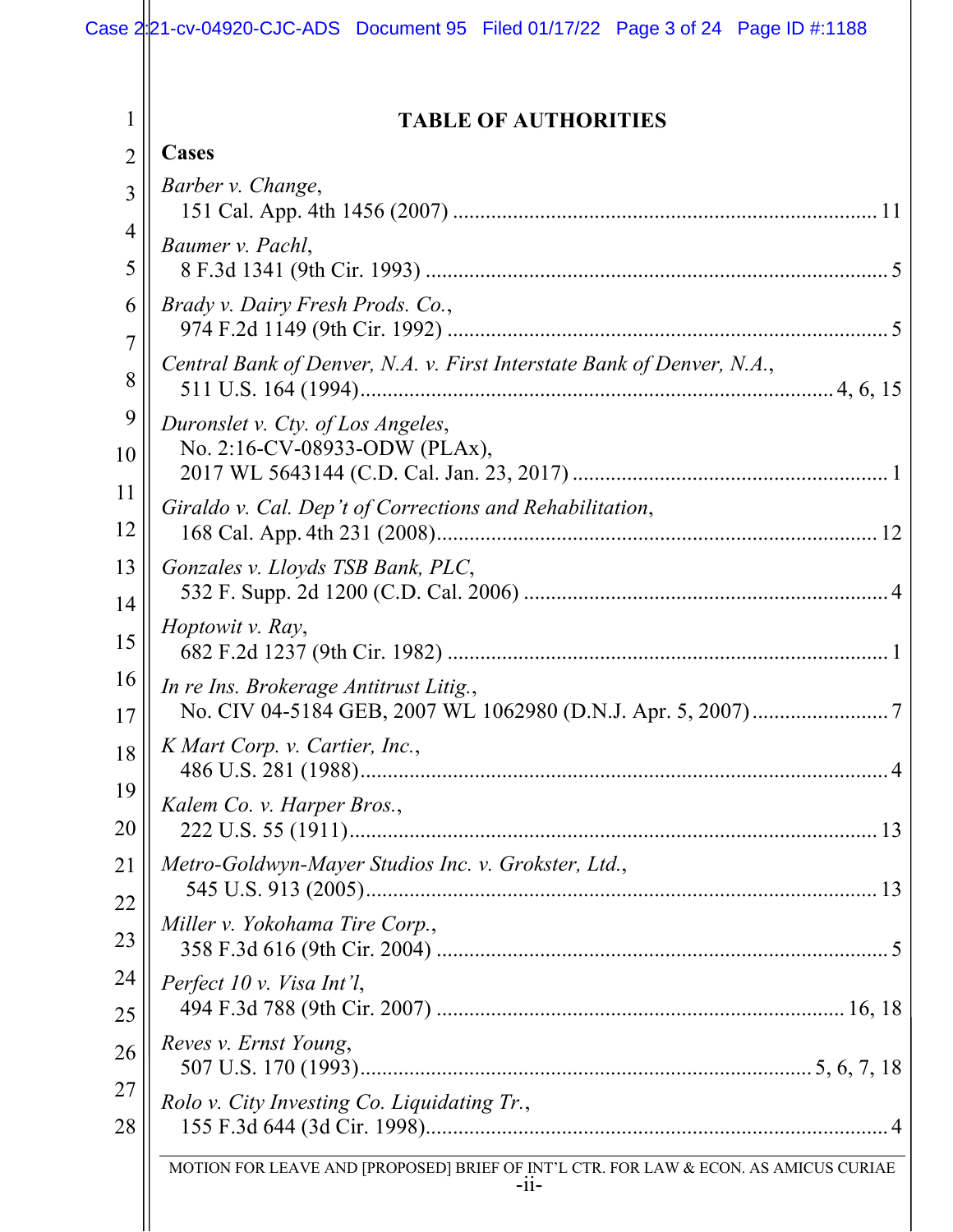# Case 2:21-cv-04920-CJC-ADS Document 95 Filed 01/17/22 Page 4 of 24 Page ID #:1189

| 1                   | Sandin v. Conner,                                                                                                             |
|---------------------|-------------------------------------------------------------------------------------------------------------------------------|
| $\overline{2}$<br>3 | Sony Corp. v. Universal City Studios, Inc.,                                                                                   |
| $\overline{4}$<br>5 | Tarasoff v. Regents of Univ. of Cal.,                                                                                         |
| 6                   | Thompson v. Cty. of Alameda,                                                                                                  |
| 7<br>8              | Walter v. Drayson,                                                                                                            |
| 9                   | WildEarth Guardians v. Haaland,                                                                                               |
| 10                  | --- F. Supp. 3d ----, No. 2:19-CV-09473-ODW-KSX, 2021 WL 4263831,                                                             |
| 11<br>12            | <b>Statutes</b>                                                                                                               |
| 13                  |                                                                                                                               |
| 14<br>15            |                                                                                                                               |
|                     |                                                                                                                               |
|                     |                                                                                                                               |
| 16<br>17            | <b>Other Authorities</b><br>Abraham & Kendrick, There's No Such Thing as Affirmative Duty,                                    |
| 18                  | Coase, The Problem of Social Cost,                                                                                            |
| 19<br>20            | DAVID S. EVANS,                                                                                                               |
| 21<br>22            | PLATFORM ECONOMICS: ESSAYS ON MULTI-SIDED BUSINESSES (2011) 9<br>Demsetz, When Does the Rule of Liability Matter?,            |
| 23                  | Fischel & Sykes, Civil RICO after Reves: An Economic Commentary,                                                              |
| 24<br>25            | <b>GUIDO CALABRESI,</b>                                                                                                       |
| 26                  | THE COST OF ACCIDENTS: A LEGAL AND ECONOMIC ANALYSIS (1970)7, 9<br>Harper & Kime, The Duty to Control the Conduct of Another, |
| 27                  |                                                                                                                               |
| 28                  | MOTION FOR LEAVE AND [PROPOSED] BRIEF OF INT'L CTR. FOR LAW & ECON. AS AMICUS CURIAE<br>$-111-$                               |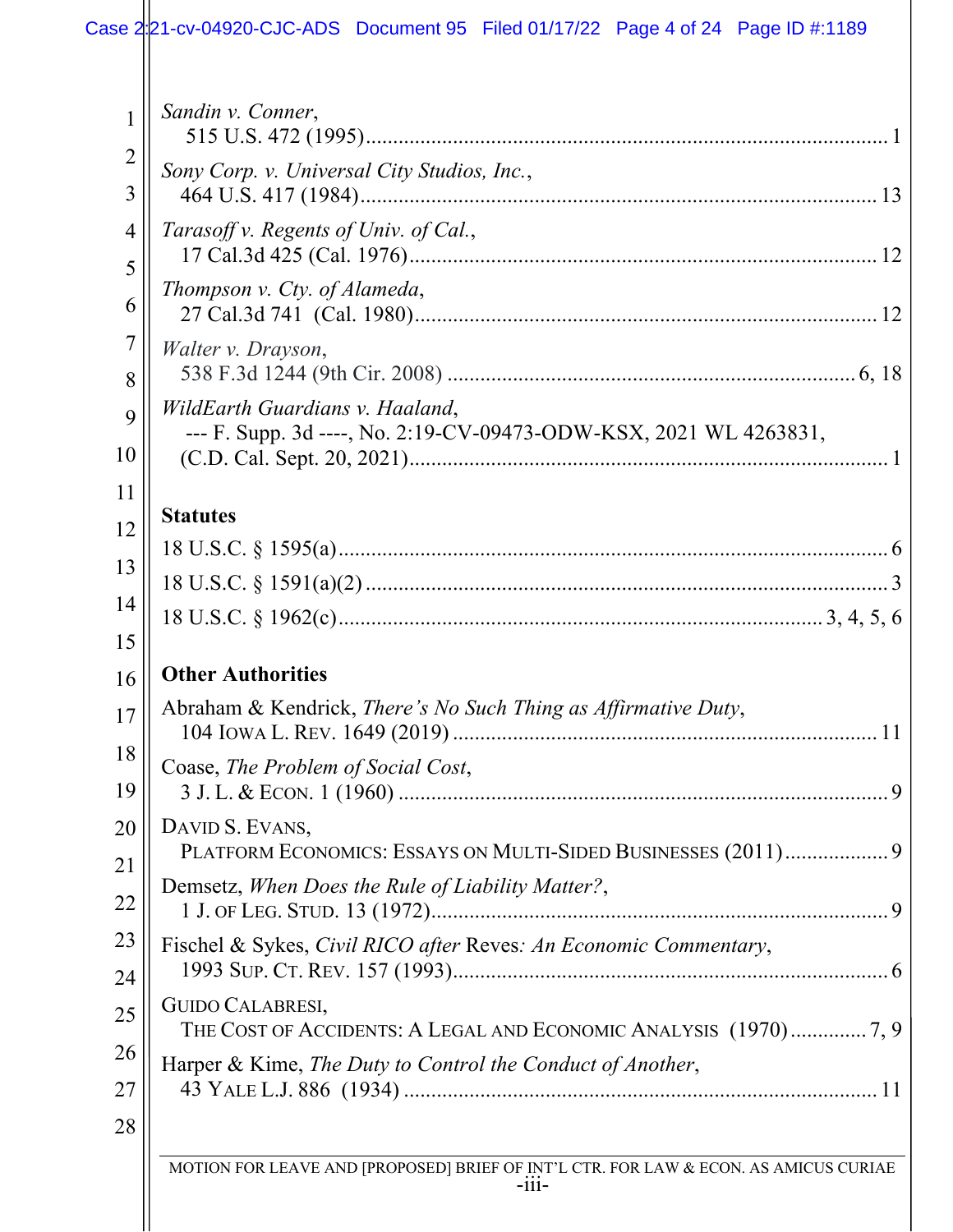# Case 2:21-cv-04920-CJC-ADS Document 95 Filed 01/17/22 Page 5 of 24 Page ID #:1190

| 1                   | Kraakman, Gatekeepers: The Anatomy of a Third-Party Enforcement Strategy,                                                                                                                                                     |
|---------------------|-------------------------------------------------------------------------------------------------------------------------------------------------------------------------------------------------------------------------------|
| $\overline{2}$<br>3 | Lee, et al., Credit Where It's Due: How Payment Cards Benefit Canadian<br>Merchants and Consumers, and How Regulation Can Harm Them, Macdonald-<br>Laurier Institute Research Paper (Oct. 28, 2013), https://bit.ly/3qqiCgf 1 |
| 4<br>5              | Lichtman & Posner, Holding Internet Service Providers Accountable,                                                                                                                                                            |
| 6<br>7              | Mann & Belzley, The Promise of Internet Intermediary Liability,                                                                                                                                                               |
| 8<br>9              | Manne, et al., Who Moderates the Moderators?: A Law and Economics Approach to<br>Holding Online Platforms Accountable Without Destroying the Internet,                                                                        |
| 10<br>11            | Reiner Kraakman, Third-Party Liability, in 3 THE NEW PALGRAVE DICTIONARY OF                                                                                                                                                   |
| 12                  |                                                                                                                                                                                                                               |
| 13                  |                                                                                                                                                                                                                               |
| 14                  | Zywicki, et al., Unreasonable and Disproportionate: How the Durbin Amendment<br>Harms Poorer Americans and Small Businesses (Apr. 25, 2017),                                                                                  |
| 15                  |                                                                                                                                                                                                                               |
| 16<br>17            | Zywicki, The Economics of Payment Card Interchange Fees and the Limits of<br>Regulation, ICLE Financial Regulatory Program White Paper Series (Jun. 2,                                                                        |
| 18                  |                                                                                                                                                                                                                               |
| 19                  |                                                                                                                                                                                                                               |
| 20                  |                                                                                                                                                                                                                               |
| 21                  |                                                                                                                                                                                                                               |
| 22                  |                                                                                                                                                                                                                               |
| 23                  |                                                                                                                                                                                                                               |
| 24                  |                                                                                                                                                                                                                               |
| 25                  |                                                                                                                                                                                                                               |
| 26                  |                                                                                                                                                                                                                               |
| 27                  |                                                                                                                                                                                                                               |
| 28                  |                                                                                                                                                                                                                               |
|                     | MOTION FOR LEAVE AND [PROPOSED] BRIEF OF INT'L CTR. FOR LAW & ECON. AS AMICUS CURIAE<br>$-1V-$                                                                                                                                |
|                     |                                                                                                                                                                                                                               |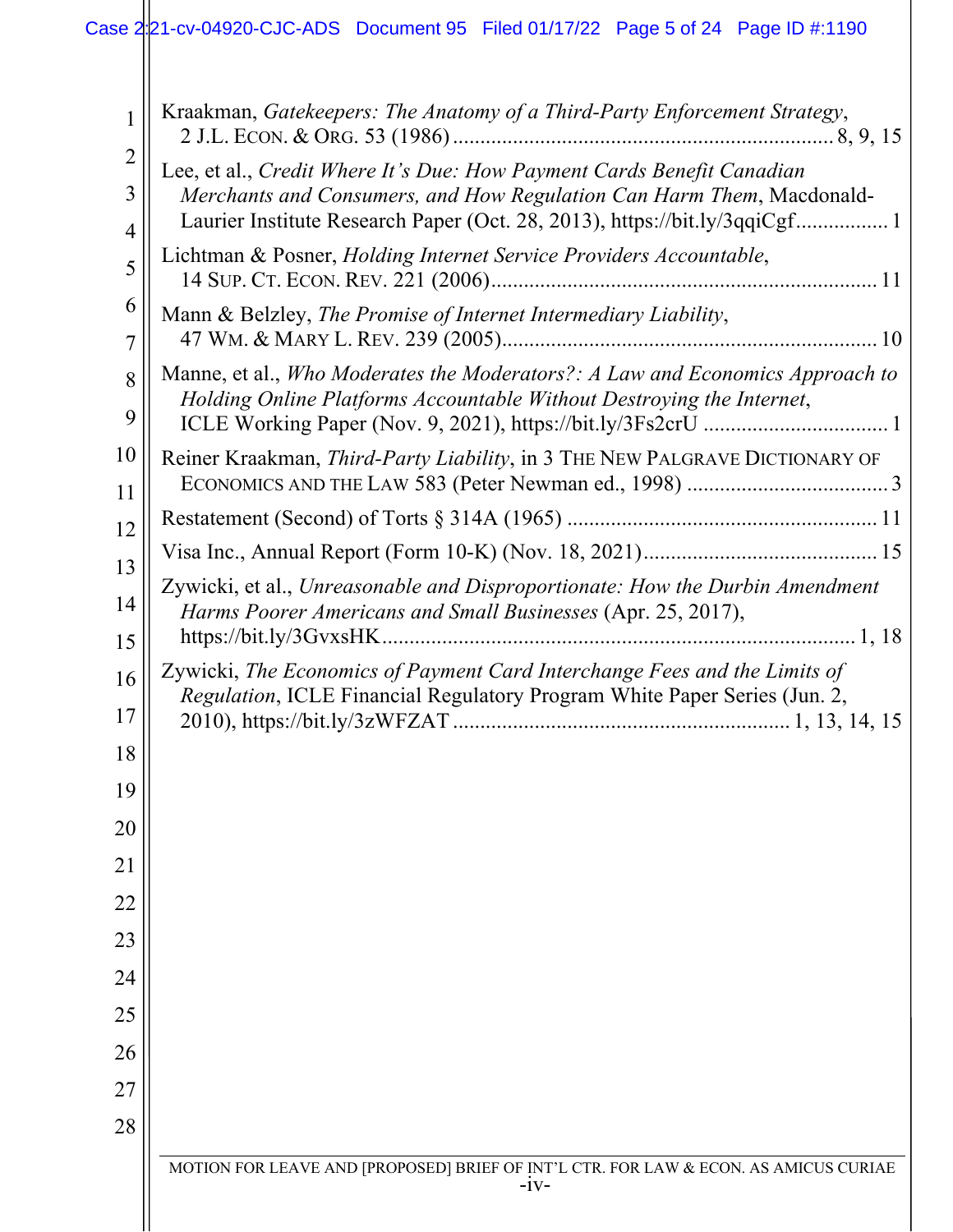1

2

3

4

### **MOTION FOR LEAVE TO PARTICIPATE AS AMICUS CURIAE1**

The International Center for Law & Economics ("ICLE") moves for leave to file the attached amicus curiae brief supporting Defendant Visa, Inc.'s motion to dismiss for failure to state a claim.

5 6 7 8 9 10 11 12 13 14 15 16 17 A "district court has broad discretion to appoint amici curiae." *Hoptowit v. Ray*, 682 F.2d 1237, 1260 (9th Cir. 1982), overruled on other grounds by *Sandin v. Conner*, 515 U.S. 472 (1995). "There are no strict prerequisites that must be established prior to qualifying for amicus status; [a party] seeking to appear as amicus must merely make a showing that his participation is useful to or otherwise desirable to the court." *WildEarth Guardians v. Haaland*, --- F. Supp. 3d ----, No. 2:19-CV-09473-ODW-KSX, 2021 WL 4263831, at \*10 (C.D. Cal. Sept. 20, 2021) (citation omitted). To that end, amicus participation is appropriate "when the amicus has unique information or perspective that can help the court beyond the help that the lawyers for the parties are able to provide," and this Court "has generally found it preferable to err on the side of permitting such briefs." *Id.* (citations omitted); *see Duronslet v. Cty. of Los Angeles*, No. 2:16-CV-08933-ODW (PLAx), 2017 WL 5643144, at \*1 (C.D. Cal. Jan. 23, 2017).

18 19 20 21 22 ICLE's participation in this case meets these standards. ICLE develops and disseminates academic and scholarly output to build the intellectual foundation for rigorous, economically-grounded policy and sound legal governance. ICLE scholars have studied and written extensively on the law and economics of both payment networks and collateral liability.2

MOTION FOR LEAVE AND [PROPOSED] BRIEF OF INT'L CTR. FOR LAW & ECON. AS AMICUS CURIAE -1- 23 24 25 26 27 28 <sup>1</sup> All parties have been notified of ICLE's motion and its intent to file the proposed brief. No party's counsel authored this brief in whole or in part, no person (including any party or any party's counsel) other than ICLE and its counsel contributed money to fund the preparation or submission of this brief. <sup>2</sup> See, e.g., Zywicki, The Economics of Payment Card Interchange Fees and the Limits of Regulation, ICLE Financial Regulatory Program White Paper Series (Jun.<br>2, 2010), https://bit.ly/3zWFZAT; Lee, et al., Credit Where It 2, 2010), https://bit.fy/52WFZA1, Ecc, et al., Creati Where It's Due. How Fayment<br>Cards Benefit Canadian Merchants and Consumers, and How Regulation Can Harm<br>Them, Macdonald-Laurier Institute Research Paper (Oct. 28, 2013)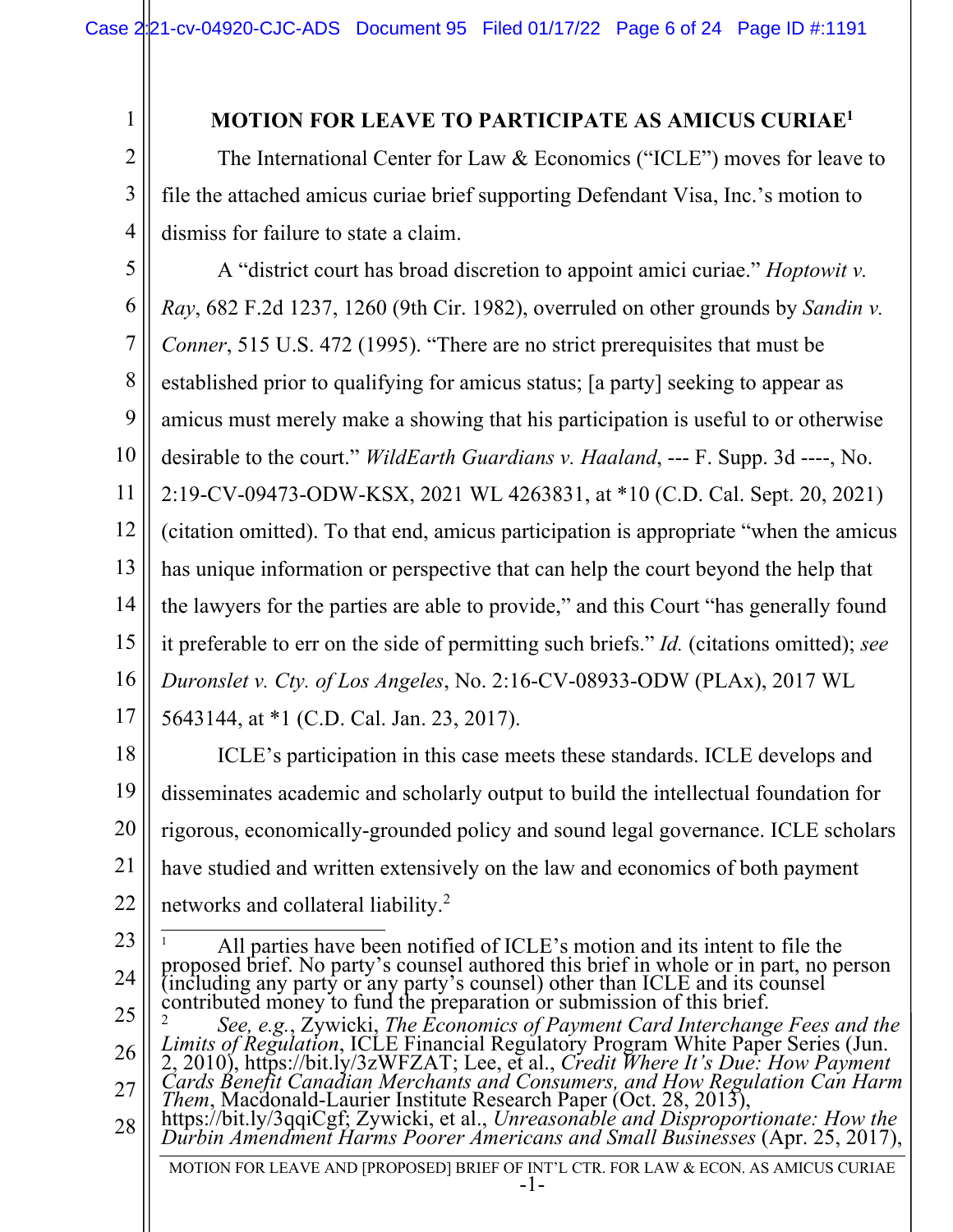1 2 3 4 5 6 7 ICLE believes that Plaintiffs' attempt to hold defendant Visa liable for the alleged misconduct at issue in this case is inconsistent with the economically sound enforcement of the applicable laws. As set forth in further detail in the proposed amicus curiae brief, the law and economics of collateral liability generally, and as applied to payment networks specifically, admonish that liability for Visa under the circumstances of this case would create massive, unintended costs that would be inadequately offset by any benefits obtained.

8 9 10 11 12 13 14 As the proposed brief explains, Visa sits outside the boundaries of liability contemplated by statutes like RICO and TVPRA. At the very outer boundaries, liability for indirect actors under these statutes is analogous to the sorts of collateral liability sometimes found in other statutes and in common law tort. But the nature of the relationship between Visa and the alleged direct actors in this case, dictated by the mechanics of payment networks, does not support the traditional economic and policy rationales for assigning collateral liability.

15 16 17 18 19 20 This proposed brief will thus elucidate the law and economics of collateral liability and apply it to the circumstances of Visa's alleged participation in the alleged enterprises at issue. As set forth below, the general principles of collateral liability counsel strongly against holding Visa liable for the harms suffered by Plaintiffs. To hold otherwise would be sure to generate a massive amount of social cost that would outweigh the potential deterrent or compensatory gains sought.

21 Dated: January 17, 2022 BENBROOK LAW GROUP, PC

22

23

24

25

26

By /s Stephen M. Duvernay STEPHEN M. DUVERNAY Attorneys for Proposed Amicus Curiae International Center for Law & Economics

27 28 https://bit.ly/3GvxsHK; Manne, et al., *Who Moderates the Moderators?: A Law and Economics Approach to Holding Online Platforms Accountable Without Destroying the Internet*, ICLE Working Paper (Nov. 9, 2021), https://bit.ly/3Fs2crU.

MOTION FOR LEAVE AND [PROPOSED] BRIEF OF INT'L CTR. FOR LAW & ECON. AS AMICUS CURIAE -2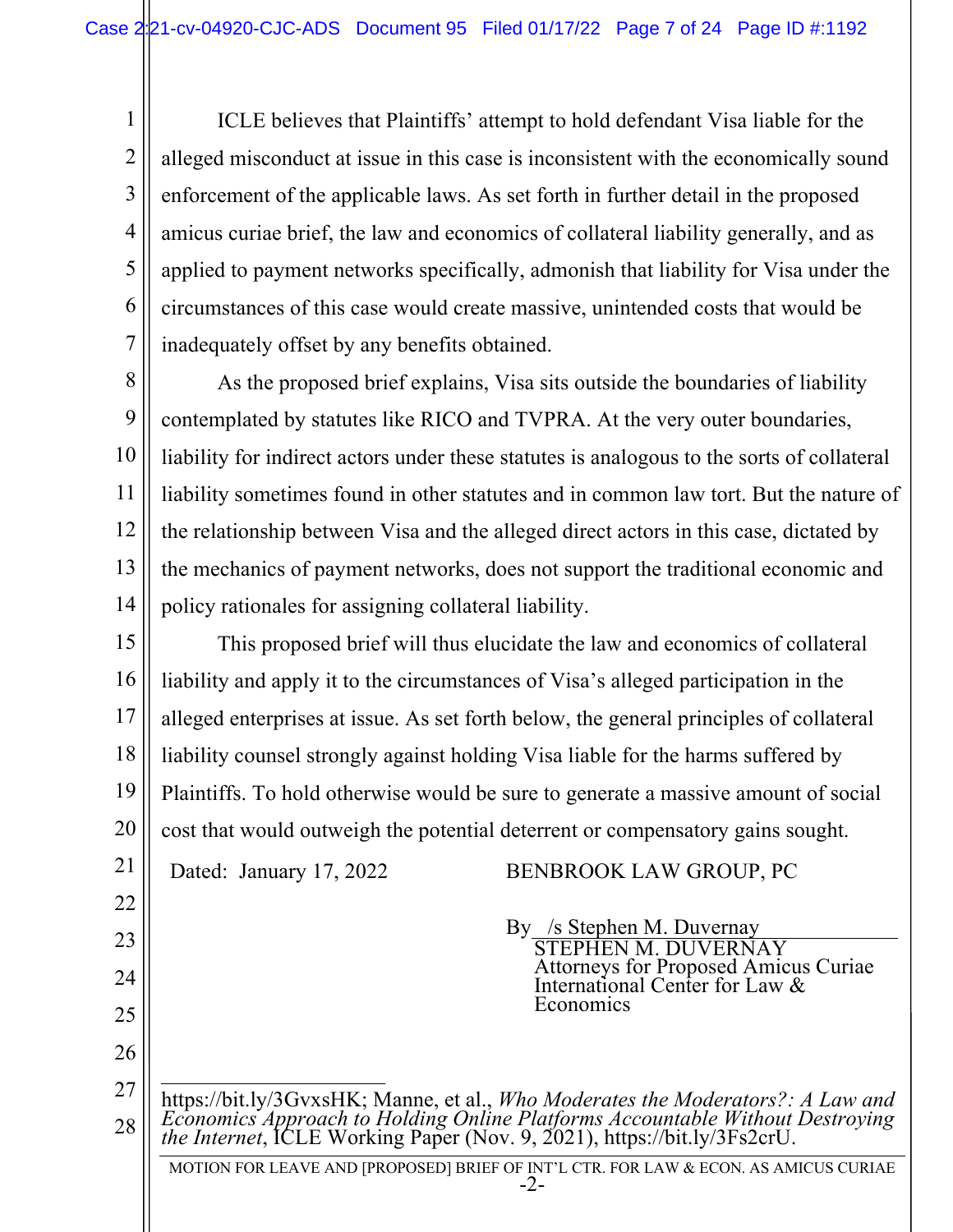11

12

13

14

15

16

17

# **[PROPOSED] AMICUS CURIAE BRIEF I. INTRODUCTION** Visa sits outside the boundaries of liability contemplated by statutes like RICO and TVPRA. At the very outer boundaries, liability for indirect actors under these statutes is analogous to the sorts of collateral liability sometimes found in other statutes and in common law tort.<sup>3</sup> But the nature of the relationship between Visa and the alleged direct actors in this case, dictated by the mechanics of payment networks, does not support the traditional economic and policy rationales for assigning collateral liability. This *amicus* brief elucidates the law and economics of collateral liability and applies it to the circumstances of Visa's alleged participation in the alleged enterprises at issue. As discussed further below, the general principles of collateral liability counsel strongly against holding Visa liable for the harms suffered by Plaintiffs. To hold otherwise would be sure to generate a massive amount of social cost that would outweigh the potential deterrent or compensatory gains sought. **II. ARGUMENT A. The Outer Boundaries of "Participation"**

- 18 19 20 21 22 23 As alleged victims of sexual trafficking and related abuses, Plaintiffs seek to hold Defendant Visa liable under several different theories for the harms they suffered. Relevant to this brief are the asserted civil causes of action under the Trafficking Victims Protection Reauthorization Act ("TVPRA"), 18 U.S.C. § 1591(a)(2), and the Racketeer Influenced and Corrupt Organizations Act ("RICO"), 18 U.S.C. § 1962(c). Both statutes contain language regarding "participation" and
- 24 25 26 27 28 <sup>3</sup> This *amicus* brief uses the term "collateral liability" to encompass a range of theories of civil liability aimed at secondary actors not directly responsible for causing harm. Thus, the term contemplates causes of action like premises liability for third-party injury, distributor liability for defamation, civil aiding and abetting<br>liability for fraud, contributory and inducement liability for copyright infringement, and various theories of vicarious liability under the doctrine of respondeat superior. *See generally* Reiner Kraakman, *Third-Party Liability*, in 3 THE NEW PALGRAVE DICTIONARY OF ECONOMICS AND THE LAW 583 (Peter Newman ed., 1998).

MOTION FOR LEAVE AND [PROPOSED] BRIEF OF INT'L CTR. FOR LAW & ECON. AS AMICUS CURIAE -3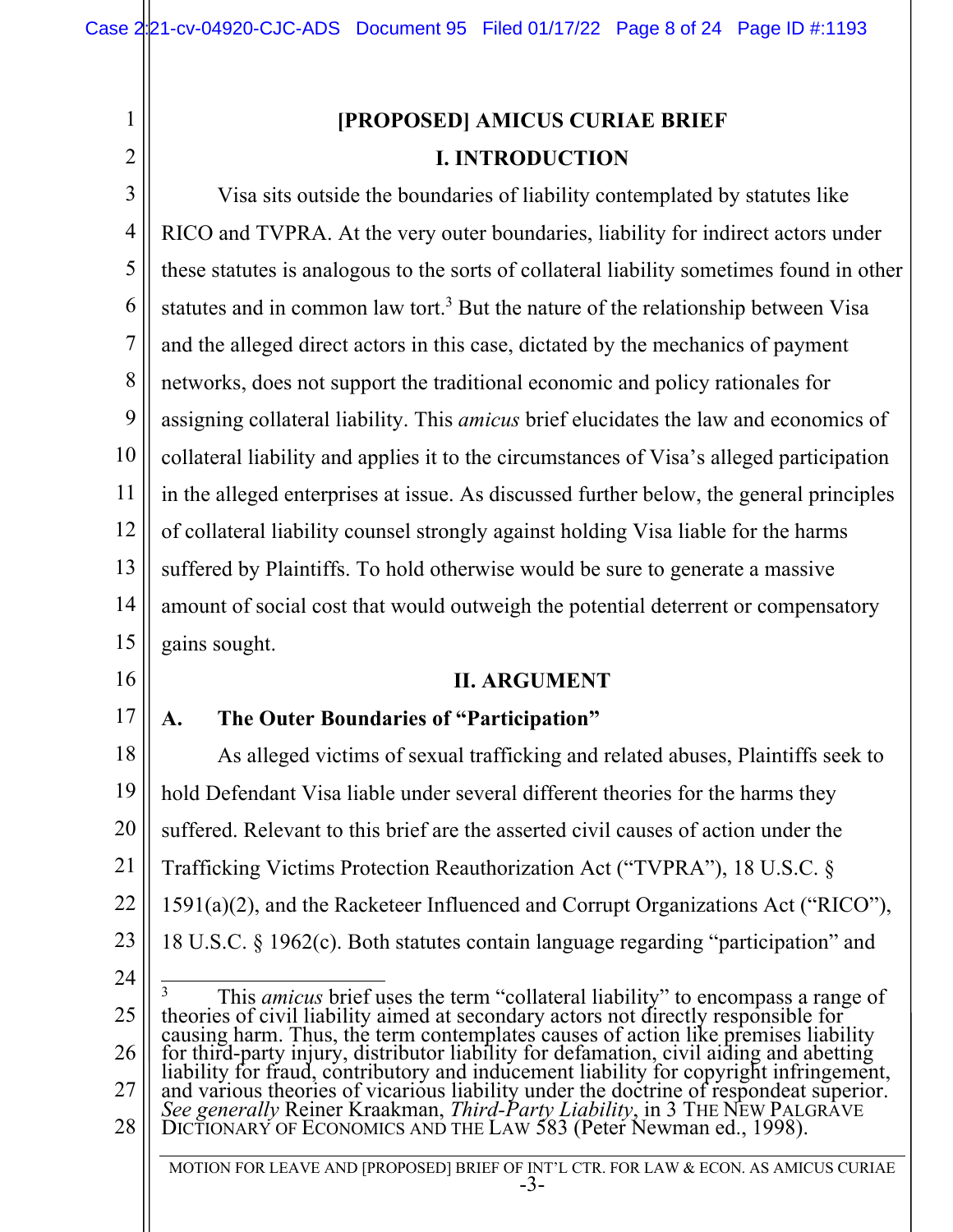4 the definition of an "enterprise" or "venture" to limit application of the statute to parties who were sufficiently involved in the alleged wrongdoing to merit potential liability. The fundamental question with respect to Visa's Motion to Dismiss, then, is whether Visa should properly be considered a "participant" in the activities alleged under these statutes.

6 7 8 9 10 11 12 13 14 Visa's conduct plainly does not fit easily within the scope of "participation" in the sorts of harmful ventures contemplated by RICO and TVPRA. *See, e.g., Gonzales v. Lloyds TSB Bank, PLC*, 532 F. Supp. 2d 1200, 1210 (C.D. Cal. 2006) ("Defendant's provision of banking services is not enough on its own to constitute a violation of section 1962(c)."). Determining whether Visa's conduct should nevertheless be considered within the furthest reaches of the statutes' scope thus entails determining whether such an outcome would further the aims of the statutes without excessively impairing legal activity that was not intended to be deterred by them.4

15 16 17 18 19 20 For many years courts have wrestled with the outer boundaries of liability under RICO and similar statutes. For example, until the Supreme Court held such an inference impermissible in *Central Bank of Denver*, <sup>5</sup> courts sometimes inferred the existence of civil aiding and abetting liability under RICO to reach actors tangentially involved in racketeering enterprises. *See Rolo v. City Investing Co. Liquidating Tr.*, 155 F.3d 644, 657 (3d Cir. 1998) (applying *Central Bank of Denver*

21

1

2

3

5

22 23 24 25 26 <sup>4</sup> Whether Plaintiffs' allegations against Visa properly state a civil claim under TVPRA or RICO is also a question of statutory interpretation. We do not directly address this question in this *amicus* brief, but note that "[p]olicy considerations can[] override [a court's] interpretation of the text and structure of the Act. . . to the extent that they may help to show that adherence to the text and structure would lead to a result 'so bizarre' that Congress could not have intended it." Cent. Bank of Denver, N.A. v. First Interstate Bank of Denver, N.A., 511 U.S. 164, 188 (1994) (citation omitted). See also K Mart Corp. v. Cartier, Inc., 486 U will not be interpreted to produce absurd results.").

27 28 <sup>5</sup> 511 U.S. at 182 (1994) (explaining that because "Congress has not enacted a general civil aiding and abetting statute," "there is no general presumption that the plaintiff may also sue aiders and abettors").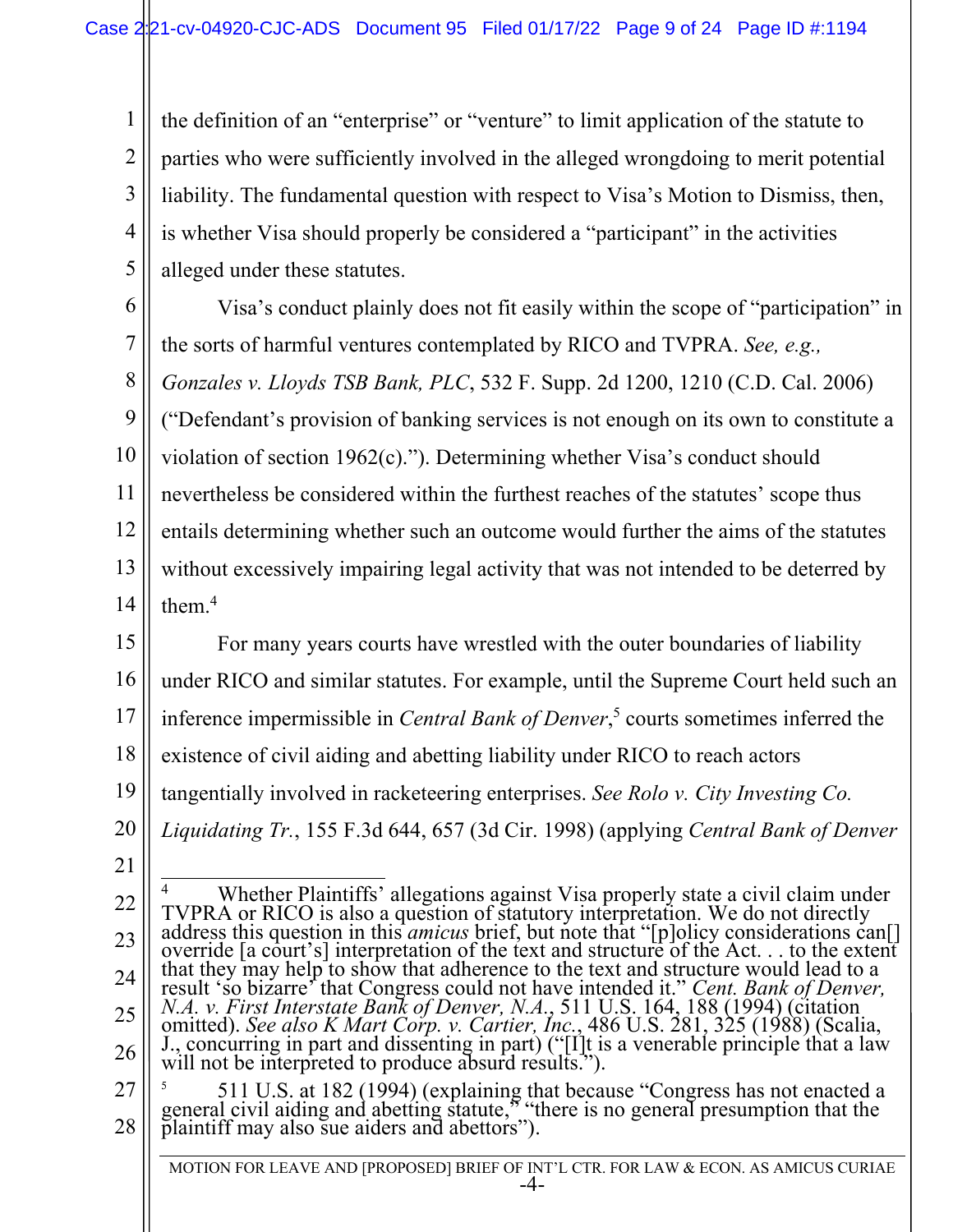to preclude aiding and abetting liability under RICO "despite the existence of cogent policy arguments in support of extending civil liability to aiders and abettors of RICO violations," and despite "earlier cases that had recognized a private cause of action for aiding and abetting under RICO").

5 6

1

2

3

4

7 8 9 Other extensions of liability to collateral actors remain contested. *Compare, e.g., Miller v. Yokohama Tire Corp.*, 358 F.3d 616, 620 (9th Cir. 2004) (rejecting respondeat superior theory of liability under RICO in certain cases), *with Brady v. Dairy Fresh Prods. Co.*, 974 F.2d 1149, 1155 (9th Cir. 1992) (finding respondeat superior liability in other circumstances).

10 11 12 13 14 15 16 17 18 19 20 21 22 More directly relevant here, the provision of professional services to an enterprise can sometimes form the basis of liability under RICO, but the circumstances under which such collateral liability will be permitted have been significantly limited by the Supreme Court. "In order to 'participate, directly or indirectly, in the conduct of such enterprise's affairs,' one must have some part in directing those affairs." *Reves v. Ernst Young*, 507 U.S. 170, 179 (1993); *see id.* at 177–86 (adopting the "operation or management" test to determine whether outside professionals will be subject to RICO liability). The Ninth Circuit has followed suit, applying the "operation or management" test to, *inter alia*, legal professionals who provide their services to racketeering enterprises, even if they do so "knowingly." *See Baumer v. Pachl*, 8 F.3d 1341, 1344 (9th Cir. 1993) ("[Defendant's] role was limited to providing legal services to the [enterprise]. Whether [Defendant] rendered his services well or poorly, properly or improperly, is irrelevant to the *Reves* test.").

23 24 25 26 27 28 Notably, the plaintiff in *Baumer* alleged that the defendant professional's involvement in the alleged scheme was in the nature of aiding and abetting. *See id.* at 1345 & 1347 (noting that "[t]he complaint . . . alleges in pertinent part that [Defendant] 'knowingly aided and abetted [the conspiracy],'" and that "appellants relate without elaboration that 'Aiding and abetting the primary malefactors is sufficient to impose liability under . . . section 1962(c)"). Because *Baumer* was

MOTION FOR LEAVE AND [PROPOSED] BRIEF OF INT'L CTR. FOR LAW & ECON. AS AMICUS CURIAE -5-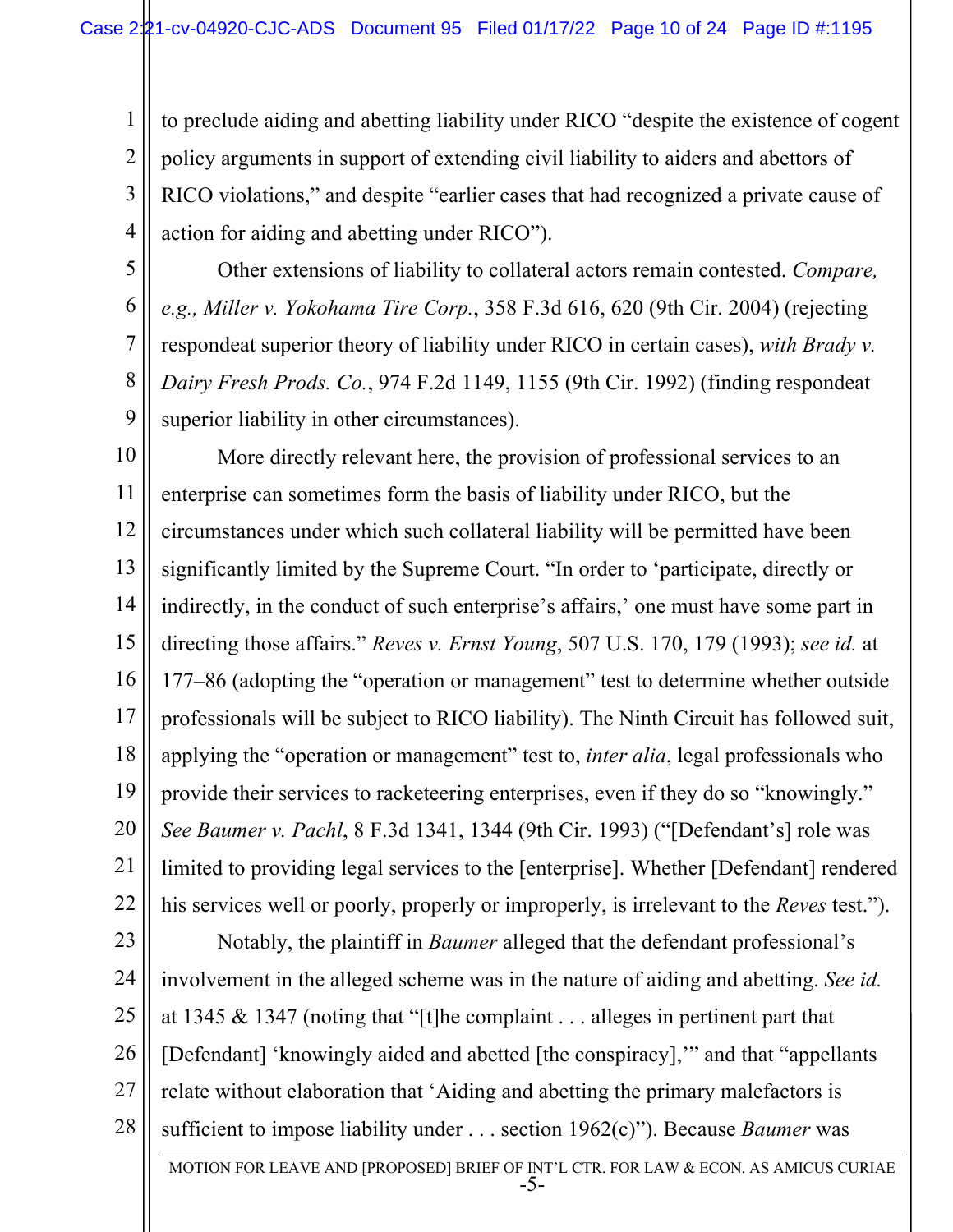1 2 3 4 5 6 7 8 9 decided before *Central Bank of Denver*, such a claim was not precluded. But cases after *Central Bank of Denver* make clear that plaintiffs cannot route around the Supreme Court's prohibition on civil aiding and abetting liability within RICO, TVPRA, or similar statutes by simply redefining the requisite level of participation to include collateral actors. As the Ninth Circuit has held, "[o]ne can be 'part' of an enterprise [under RICO] without having a role in its management and operation. [But s]imply performing services for the enterprise does not rise to the level of direction, whether one is 'inside' or 'outside.'" *Walter v. Drayson*, 538 F.3d 1244, 1249 (9th Cir. 2008).

10 11 12 13 14 15 16 17 18 19 Nor can "participate" be interpreted as a synonym for "aid and abet." As the Supreme Court acknowledged in *Reves*, "[t]hat would be a term of breadth indeed, for 'aid and abet' 'comprehends all assistance rendered by words, acts, encouragement, support, or presence.' But within the context of  $\S 1962(c)$ , 'participate' appears to have a narrower meaning." 507 U.S. at 178 (internal citation omitted). TVPRA's "participation in a venture" language, 18 U.S.C. § 1595(a), should impose a similar constraint, as some courts have already held. *See, e.g.*, *Ratha v. Phatthana Seafood Co.*, No. 16-CV-4271-JFW (ASx), 2017 WL 8293174, at \*4 (C.D. Cal. Dec. 21, 2017) (applying the "operation or management" standard under RICO to TVPRA).

20 21

# **Assigning Liability at the Outer Boundary of Participation Should Facilitate Greater Social Gains than Losses**

22 23 24 25 26 27 28 Although much of this history of the limitations on collateral liability under such "participation" statutes turns on statutory interpretation, where boundary questions remain it will be policy choices, and not strictly textual interpretation, that determine the appropriate extent of collateral liability. *See* Fischel & Sykes, *Civil RICO after* Reves*: An Economic Commentary*, 1993 SUP. CT. REV. 157, 190 (1993) ("[T]he extension of RICO liability into the sphere of ordinary commercial litigation raises serious concerns about overdeterrence and excessive litigation. . . . Whether

MOTION FOR LEAVE AND [PROPOSED] BRIEF OF INT'L CTR. FOR LAW & ECON. AS AMICUS CURIAE -6-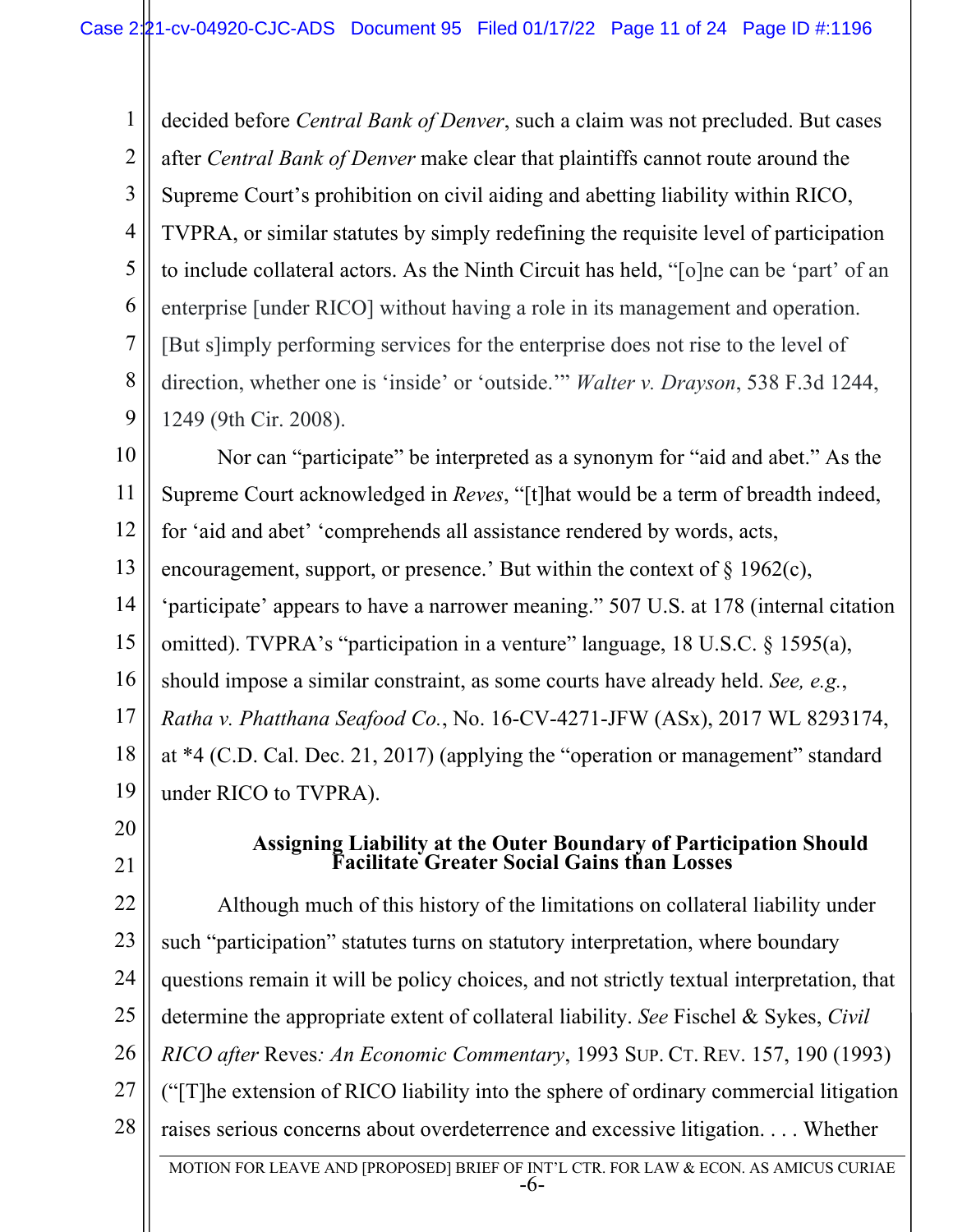1 2 *Reves* does in fact lessen the exposure of professionals, or represent a meaningful narrowing of RICO's scope, however, depends on how several issues left open by the decision are resolved in the future.").

3 4

5

6

7

8

9

The specific contours of the "participation" requirement under either RICO or TVPRA should further the aims of the statute without unduly burdening legal activity not intended to be captured by the statute. But application of such liability to legitimate, outside businesses collaterally involved in illegal schemes inherently presents serious risks of "overdeterrence due to error costs, litigation costs, and socially excessive damages." *Id.* at 183.

10 11 12 13 14 15 16 17 18 19 20 The statutes were not intended to capture every type of actor that could be tangentially connected to an illegal enterprise. Rather, at their core, both statutes are surely based on a fundamental cost-benefit analysis that assigns liability only where doing so will effectively deter wrongdoing, and will do so without imposing costs that could swamp the benefits of that deterrence. Indeed, the absence of sensible limitations on the scope of liability "would transform RICO into a legal monster the drafters never envisioned." *In re Ins. Brokerage Antitrust Litig.*, No. CIV 04-5184 GEB, 2007 WL 1062980, at \*19 (D.N.J. Apr. 5, 2007) (citing and quoting *Reves*, 507 U.S. at 183, for the proposition that the "'liberal construction' clause is not without limits and 'not an invitation to apply RICO to new purposes that Congress never intended'")).

21

### **B. The Law & Economics of Collateral Liability**

22 23 24 25 26 27 An important goal of the law is to align individual incentives with social welfare such that harmful behavior is deterred and actors are encouraged to take optimal levels of precaution to prevent or mitigate injury. *See* GUIDO CALABRESI, THE COST OF ACCIDENTS: A LEGAL AND ECONOMIC ANALYSIS 26 (1970) ("I take it as axiomatic that the principal function of accident law is to reduce the sum of the costs of accidents and the costs of avoiding accidents.").

28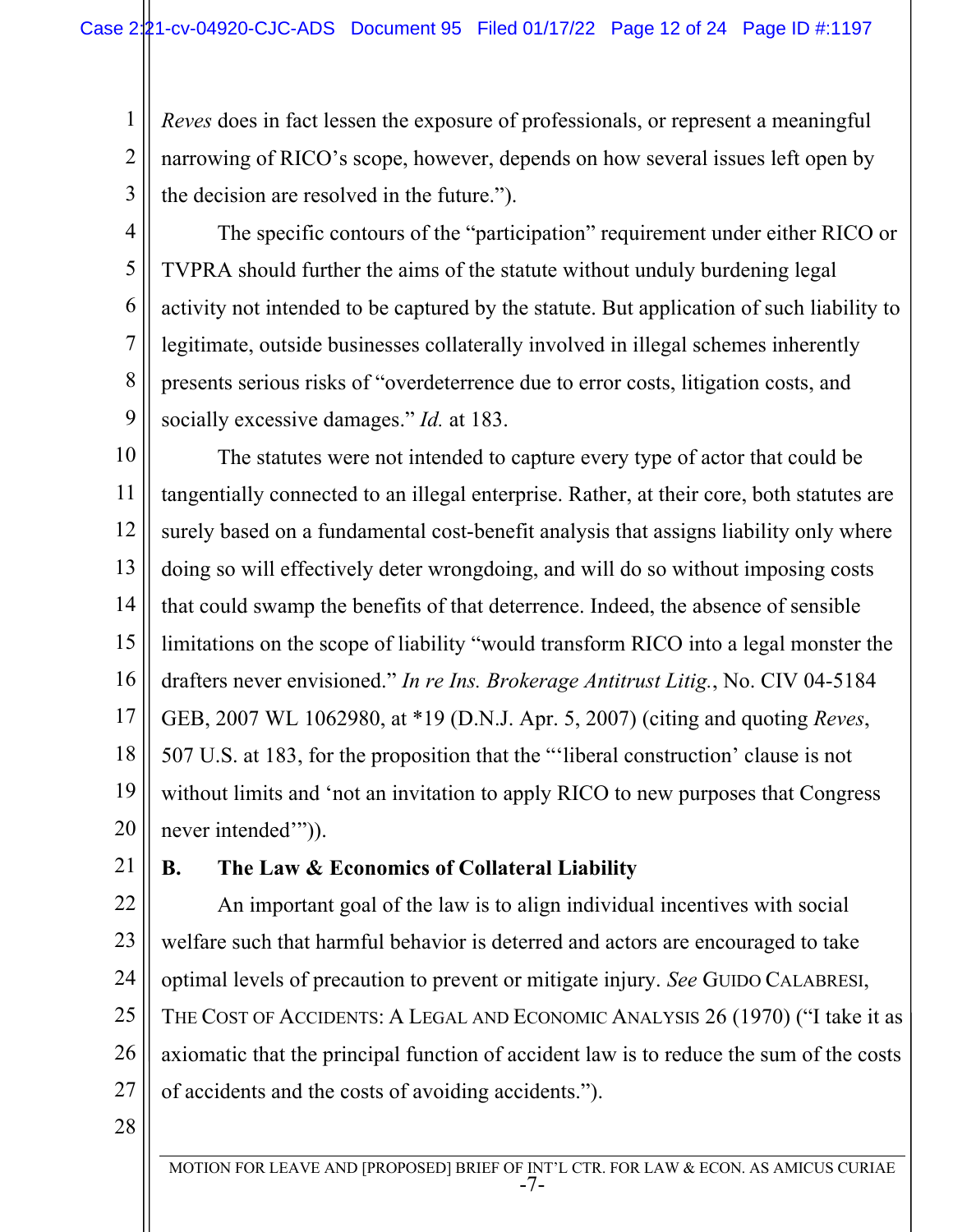1 2 3 4 Sometimes this may entail the application of liability to collateral actors not directly responsible for harm. In this section, we briefly survey the law and economics of collateral liability and its proper role in optimizing an overall liability scheme.

MOTION FOR LEAVE AND [PROPOSED] BRIEF OF INT'L CTR. FOR LAW & ECON. AS AMICUS CURIAE -8- 5 6 7 8 9 10 11 12 13 14 15 16 17 18 19 20 21 22 23 24 25 26 27 28 In some circumstances it is indeed proper to hold third parties liable even though they are not primary actors directly implicated in wrongdoing. Most significantly, such liability may be appropriate when a collateral actor stands in a relationship to the wrongdoing (or wrongdoers or victims) such that the threat of liability can incentivize it to take action (or refrain from taking action) to prevent or mitigate the wrongdoing. That is to say, collateral liability may be appropriate when the third party has a significant enough degree of control over the primary actors such that its actions can cause them to reduce the risk of harm at reasonable cost. Importantly, however, such liability is appropriate only when direct deterrence is insufficient and/or the third party can prevent harm at lower cost or more effectively than direct enforcement: Third-party enforcement of any sort serves as a possible answer when deterrence fails because 'too many' wrongdoers remain unresponsive to the range of practicable legal penalties…. Of course, [failures of] direct deterrence do not necessarily imply a need for supplemental enforcement measures. Alternative measures are justified only if they, in turn, can lower the total costs of direct enforcement and residual misconduct. Kraakman, *Gatekeepers: The Anatomy of a Third-Party Enforcement Strategy*, 2 J.L. ECON. & ORG. 53, 56–57 (1986). Thus, not every collateral actor involved in a harmful transaction is a suitable target for third-party liability for a particular type of harm. From an economic perspective, liability should be imposed upon the party or parties best positioned to deter the harms in question, such that the costs of enforcement do not exceed the social gains realized. The objective, then, is to locate the "least-cost avoider"—that is, the party to a conflict who can reduce the probability of harm at least overall cost, even if that party is not directly responsible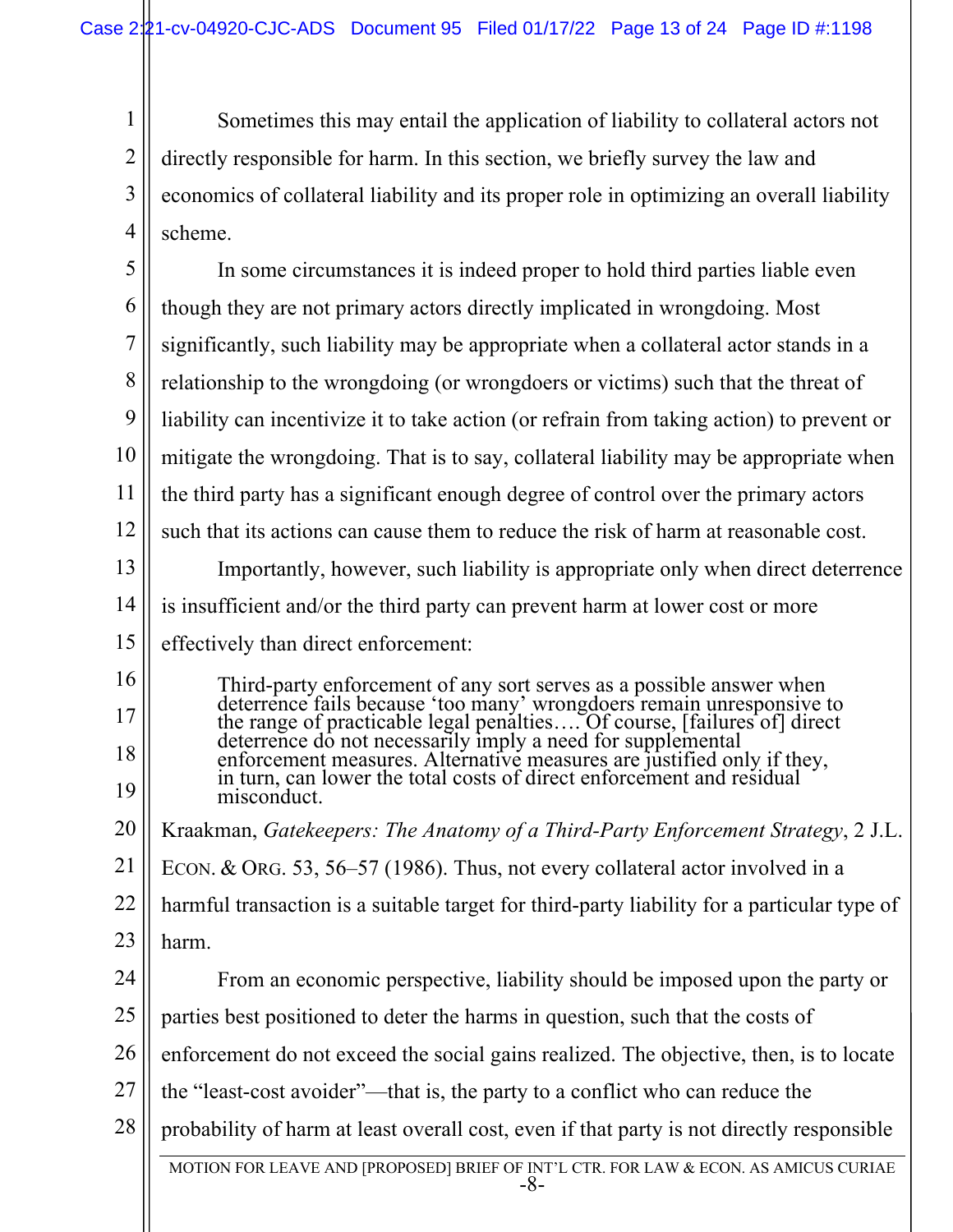1 2 3 4 5 6 7 8 for the harm. *See* Demsetz, *When Does the Rule of Liability Matter?*, 1 J. OF LEG. STUD. 13, 28 (1972) ("A deeper analysis [of cases assigning liability] may reveal that that they generally make sense from an economic viewpoint of placing the liability on that party who can, at least cost, reduce the probability of a costly interaction happening."). While this may include collateral liability, "[t]he general problem remains one of selecting the mix of direct and collateral enforcement measures that minimizes the total costs of misconduct and enforcement." Kraakman, *Gatekeepers*, *supra*, 2 J.L. ECON. & ORG. at 61.

9 10 11 12 13 14 15 16 17 18 19 20 The relevant costs in this calculation are not only the administrative costs expended by the state in undertaking enforcement, but also—and often of much greater significance—those that may arise in the form of the lost *benefits* that society would enjoy in the absence of liability. *See* Coase, *The Problem of Social Cost*, 3 J. L. & ECON. 1, 27 (1960) ("[W]hat has to be decided is whether the gain from preventing the harm is greater than the loss which would be suffered elsewhere as a result of stopping the action which produces the harm."). Identifying the least-cost avoider thus entails "exclud[ing] from consideration as potential loss bearers all those activities that could reduce costs only by causing losses which are clearly much greater. . . than would result if one achieved the equivalent or greater reduction in accident costs by burdening other activities." CALABRESI, THE COST OF ACCIDENTS, *supra*, at 141.

MOTION FOR LEAVE AND [PROPOSED] BRIEF OF INT'L CTR. FOR LAW & ECON. AS AMICUS CURIAE 21 22 23 24 25 26 27 28 The Internet is full of collateral actors that are indirectly involved in virtually every interaction between Internet users and content platforms. From backbone Internet service providers (ISPs), to content delivery networks (CDNs), to advertising and payment networks, each is a collateral actor, facilitating various elements of the complex interactions between users and content platforms and the advertisers, content creators, financial institutions, and other service providers that support them. *See generally* DAVID S. EVANS, PLATFORM ECONOMICS: ESSAYS ON MULTI-SIDED BUSINESSES (2011). Sometimes, the least-cost avoider online may

-9-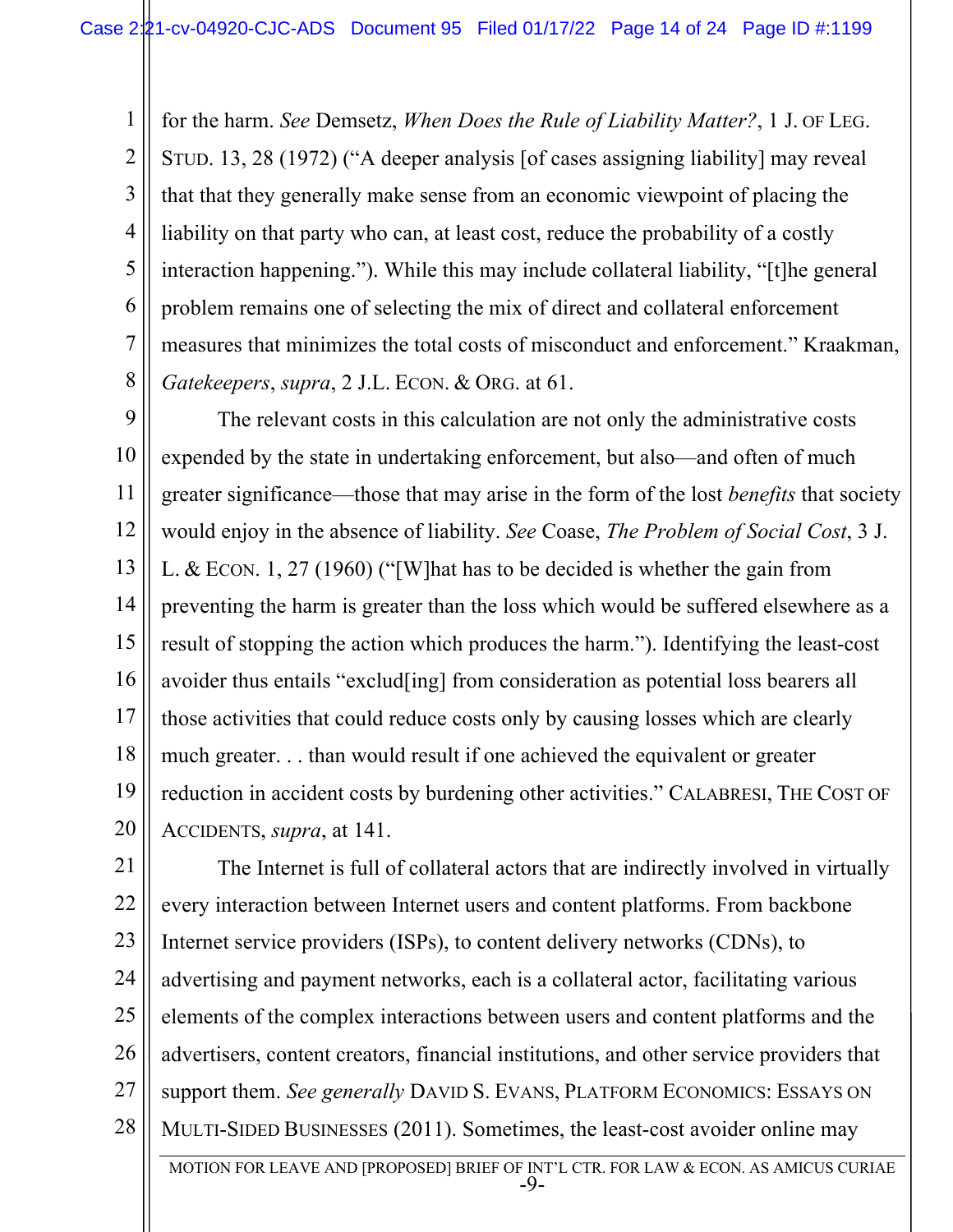1 2 3 4 5 6 7 8 9 10 11 indeed be one of these collateral actors. When information costs are low enough, collateral actors may be able to monitor the conduct of end users. And pseudoanonymity online may make remedies against end users less effective. In such an environment, it may make sense to apply some form of collateral liability. *See* Mann & Belzley, *The Promise of Internet Intermediary Liability*, 47 WM. & MARY L. REV. 239, 240 (2005) (identifying three reasons why collateral parties may be least-cost avoiders: "(1) increase[d]… likelihood that it will be easy to identify specific intermediaries for large classes of transactions, (2) a reduction in information costs, which makes it easier for intermediaries to monitor the conduct of end users, and (3) increased anonymity, which makes remedies against end users generally less effective.").

12 13 14 15 16 But there are costs to collateral liability, as well. Liability risk operates in the first instance to induce actors to take efficient precautions to avoid liability. Where this works upon a direct actor, it may induce the actor to avoid engaging in the specific, harmful activity—a consequence that, by definition, does not entail the loss of beneficial activity.

17 18 19 20 21 22 23 24 But collateral actors, by their nature, are often not in a position to effect so narrow a precaution. Because of limited information or limited control over the mechanisms that directly impose harm, avoidance of liability risk will often entail a much less refined course of action, such as a reduction in *all* services—necessarily including the provision of services to support beneficial activity—rather than just those specific to the activity that causes harm. Where these collateral costs in lost activity are sufficiently large, the threat of collateral liability is not worth the benefits it may confer.

25

#### **1. Collateral liability under the common law**

26 27 28 The common law has long embraced the notion of collateral liability precisely for the purpose of aligning incentives where they can be most useful. *See, e.g.*, Lichtman & Posner, *Holding Internet Service Providers Accountable*, 14 SUP. CT.

MOTION FOR LEAVE AND [PROPOSED] BRIEF OF INT'L CTR. FOR LAW & ECON. AS AMICUS CURIAE -10-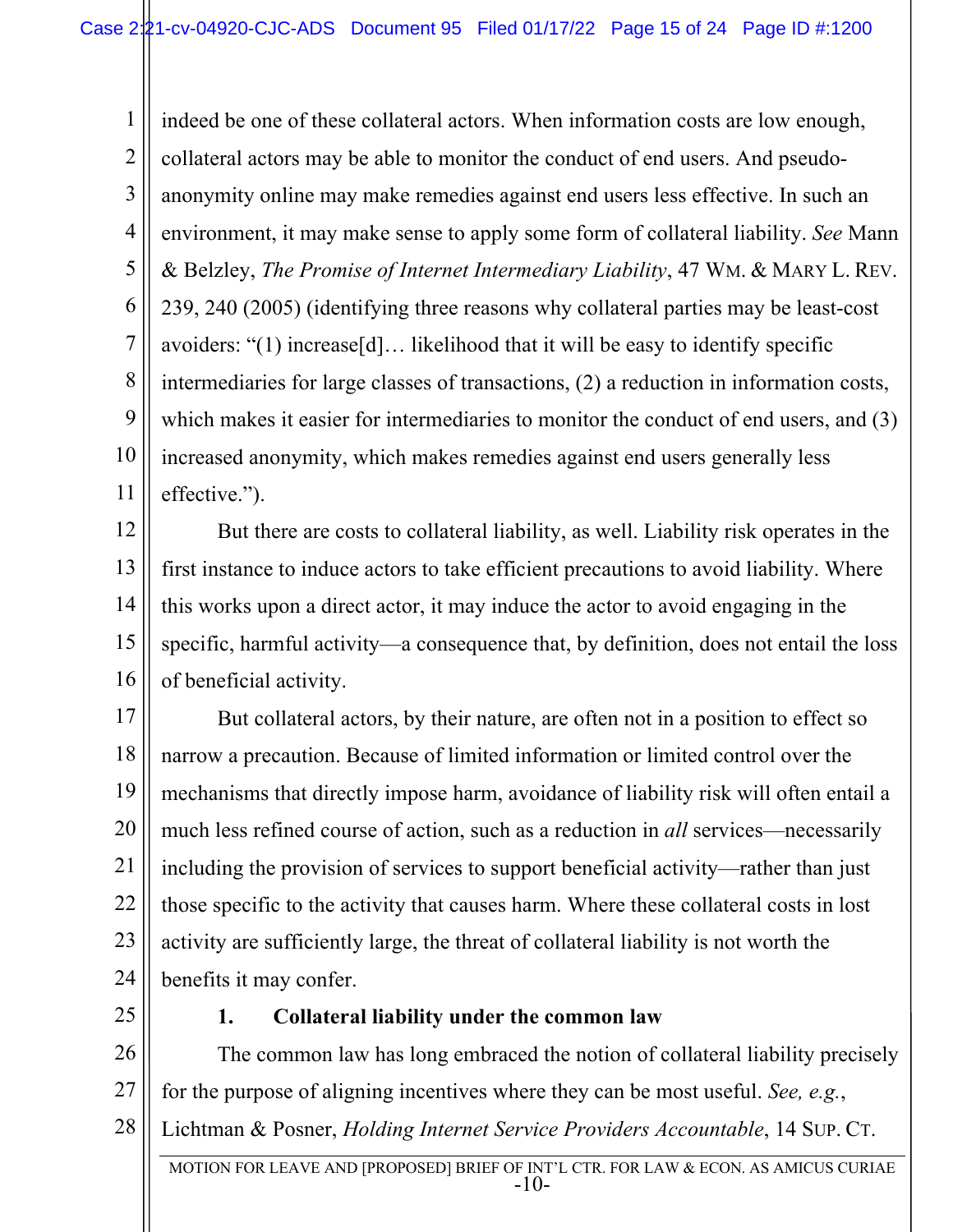1 2 3 4 5 6 7 ECON. REV. 221, 223 (2006) ("[R]ules that hold one party liable for wrongs committed by another are the standard legal response in situations where . . . liability will be predictably ineffective if directly applied to a class of bad actors and yet there exists a class of related parties capable of either controlling those bad actors or mitigating the damage they cause."). But the common law elements of the causes of action that impose collateral liability invariably limit liability to circumstances in which collateral actors are well situated to monitor and control harms at low cost.

8 9 10 11 12 13 14 15 The law of negligence has evolved a number of theories of liability under which one party is charged with an "affirmative" duty of care with respect to the actions of a third party, even where that actor was not directly responsible for the harm. *See* Abraham & Kendrick, *There's No Such Thing as Affirmative Duty*, 104 IOWA L. REV. 1649, 1655 (2019) ("Although the general rule is that there is no liability for nonfeasance, a substantial number of exceptions have developed. These exceptions are characterized as 'affirmative duties.'"); *see also* Restatement (Second) of Torts § 314A (1965).

16 17 18 19 20 21 22 23 24 Thus, one common-law obligation of every business is to take reasonable steps to curb harm from the use of its goods and services. There are two bases for such a duty. If the business has created a situation or environment that puts people at risk, it has an obligation to mitigate the risk it has created. Secondly, if the business has entered into a relationship with someone, such as a potential customer it has invited onto its premises, it can have an affirmative obligation to mitigate the risk of harm to that person even if the business did not directly create the risk. *See, e.g.,*  Harper & Kime, *The Duty to Control the Conduct of Another*, 43 YALE L.J. 886, 887 (1934).

25 26 27 28 These basic principles are applied to a wide variety of businesses at common law. Hotel owners, for instance, owe a reasonable duty of care to their paying guests when the owners are aware that a third party is victimizing or will victimize those guests. *See, e.g.*, *Barber v. Change*, 151 Cal. App. 4th 1456, 1466-67 (2007) ("A

MOTION FOR LEAVE AND [PROPOSED] BRIEF OF INT'L CTR. FOR LAW & ECON. AS AMICUS CURIAE -11-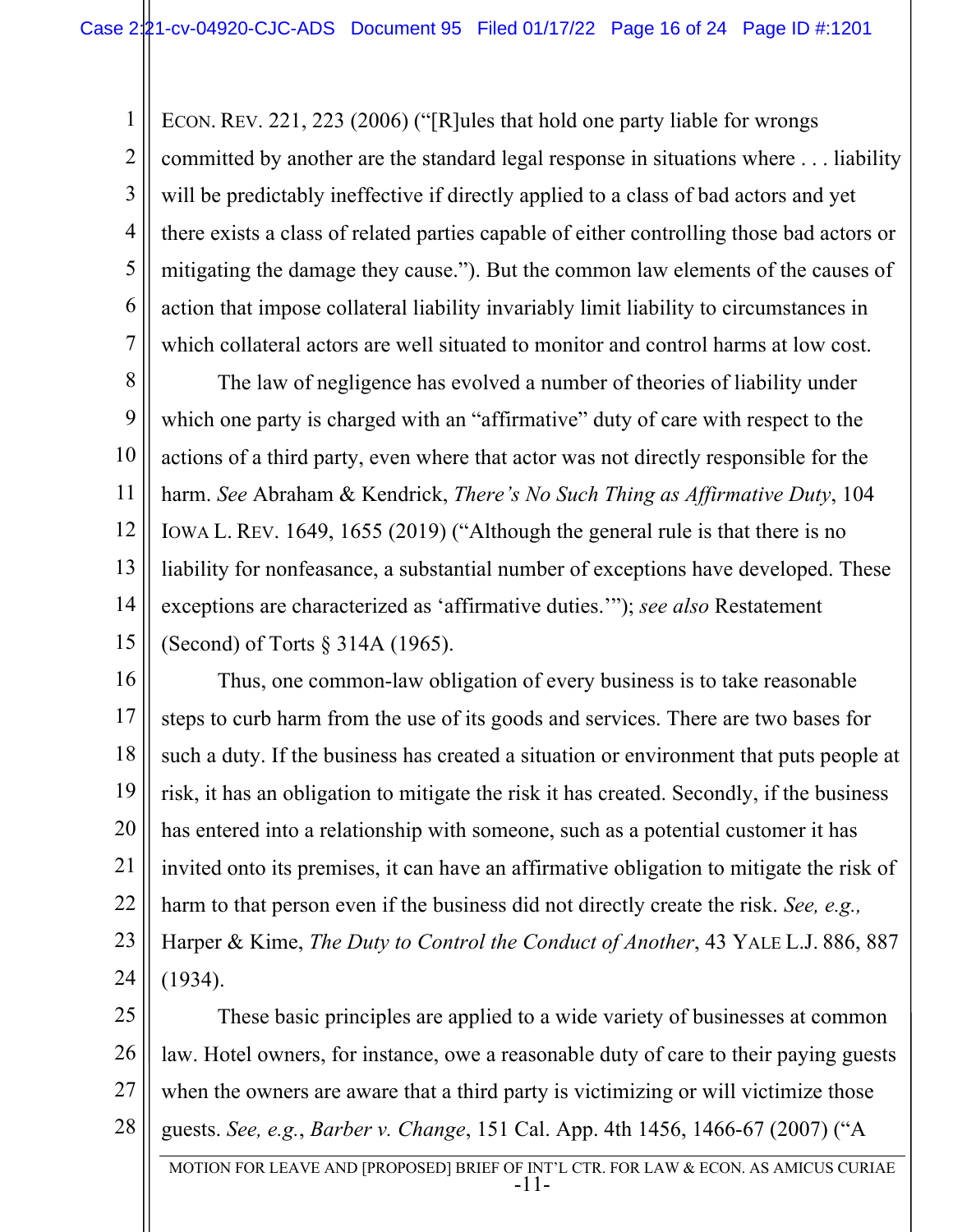1 2 3 4 5 6 landlord's general duty of maintenance includes the duty to take reasonable steps to secure the common areas against third party criminal acts—where these acts are foreseeable"). Such a duty arises from the hotel owners' control of its premises, and the recognition that it likely stands in a position both to identify potential perpetrators and to identify and protect the particular guests who may be at risk of harm.

7 8 9 10 11 12 13 14 15 16 17 18 The traditional duty to control another arose most commonly in cases of mental health professionals protecting the public from particularized threats from patients under their care. *See, e.g.*, *Tarasoff v. Regents of Univ. of Cal.*, 17 Cal.3d 425, 431 (Cal. 1976) (finding a duty of care for mental health professionals to protect specific third parties from particularized threats of harm from their patients). Importantly, however, that duty arose only where the third party had sufficient information to take action to protect "the known and specifically foreseeable and identifiable victim of the patient's threats." *Thompson v. Cty. of Alameda*, 27 Cal.3d 741, 752 (Cal. 1980). Courts have also imposed similar duties in other situations with special relationships. *See, e.g.*, *Giraldo v. Cal. Dep't of Corrections and Rehabilitation*, 168 Cal. App. 4th 231 (2008) (finding a special relationship between a jailer and prisoner, which gives rise to a duty of care to protect the prisoner).

19 20 21 22 23 24 Under all negligence theories, the duty of collateral actors is limited to "reasonably foreseeable" harms, and only in situations where it is proper to impose a duty of care arising from the actor's special access to particularized information regarding victims or perpetrators and/or its special ability to control potentially harmful conditions. This is how the common law struck the balance between accountability and over-deterring beneficial behavior.

25

#### **2. Collateral liability under copyright law**

26 27 28 Federal law also sometimes applies liability in circumstances where collateral actors are best positioned to prevent harm. For instance, courts have interpreted the Copyright Act to include a cause of action for contributory infringement by third

MOTION FOR LEAVE AND [PROPOSED] BRIEF OF INT'L CTR. FOR LAW & ECON. AS AMICUS CURIAE -12-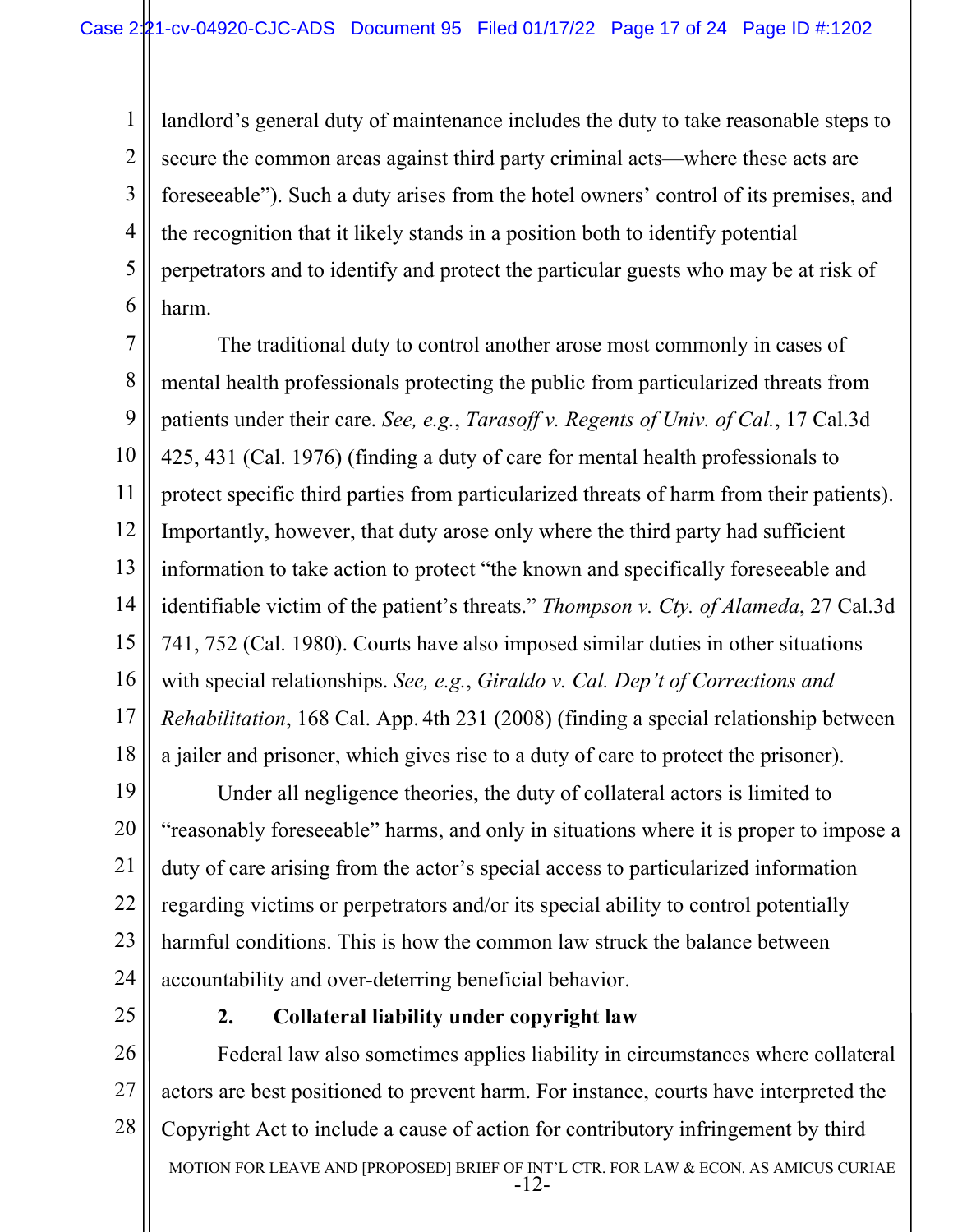1 2 3 4 5 6 parties. *See Kalem Co. v. Harper Bros.*, 222 U.S. 55 (1911). But where they have done so, courts have limited such liability to circumstances where the third party can control the activities of direct infringers. *See Sony Corp. v. Universal City Studios, Inc.*, 464 U.S. 417, 437 (1984) ("[T]he imposition of vicarious liability is manifestly just [only when] the 'contributory' infringer was in a position to *control* the use of copyrighted works by others.") (emphasis added).

7 8 9 10 11 12 13 14 15 16 17 18 19 20 21 22 Further, in determining whether indirect liability is appropriate, the Supreme Court has expressly considered the extent of collateral consequences from the imposition of indirect copyright liability, while declining to find liability where the costs would exceed the benefits. In *Sony,* for example, the Court declined to hold Sony contributorily liable for copyright infringement when VCR owners impermissibly recorded copyrighted programs because VCRs were primarily employed in "commercially significant noninfringing uses." 464 U.S. at 442. Deterring the creation and use of such devices by imposing liability would fail to "strike a balance between a copyright holder's legitimate demand for effective . . . protection of the statutory monopoly, and the rights of others freely to engage in substantially unrelated areas of commerce." *Id.* Subsequently, even when it found indirect liability to be appropriate, the Court noted that, in order to "leave[] breathing room for innovation and a vigorous commerce," liability was properly limited "to instances of more acute fault than the mere understanding that some of one's products will be misused." *Metro-Goldwyn-Mayer Studios Inc. v. Grokster, Ltd.*, 545 U.S. 913, 932–33 (2005).

23

## **C. The Operation of Payment Networks**

24 25 26 27 28 In some contexts it may be appropriate to hold payment networks liable for certain third-party harms—but certainly not in every case. To differentiate these cases, it is important to understand some of the basic mechanics of payment networks. *See generally* Zywicki, *The Economics of Payment Card Interchange Fees and the Limits of Regulation*, *supra* note 1.

MOTION FOR LEAVE AND [PROPOSED] BRIEF OF INT'L CTR. FOR LAW & ECON. AS AMICUS CURIAE -13-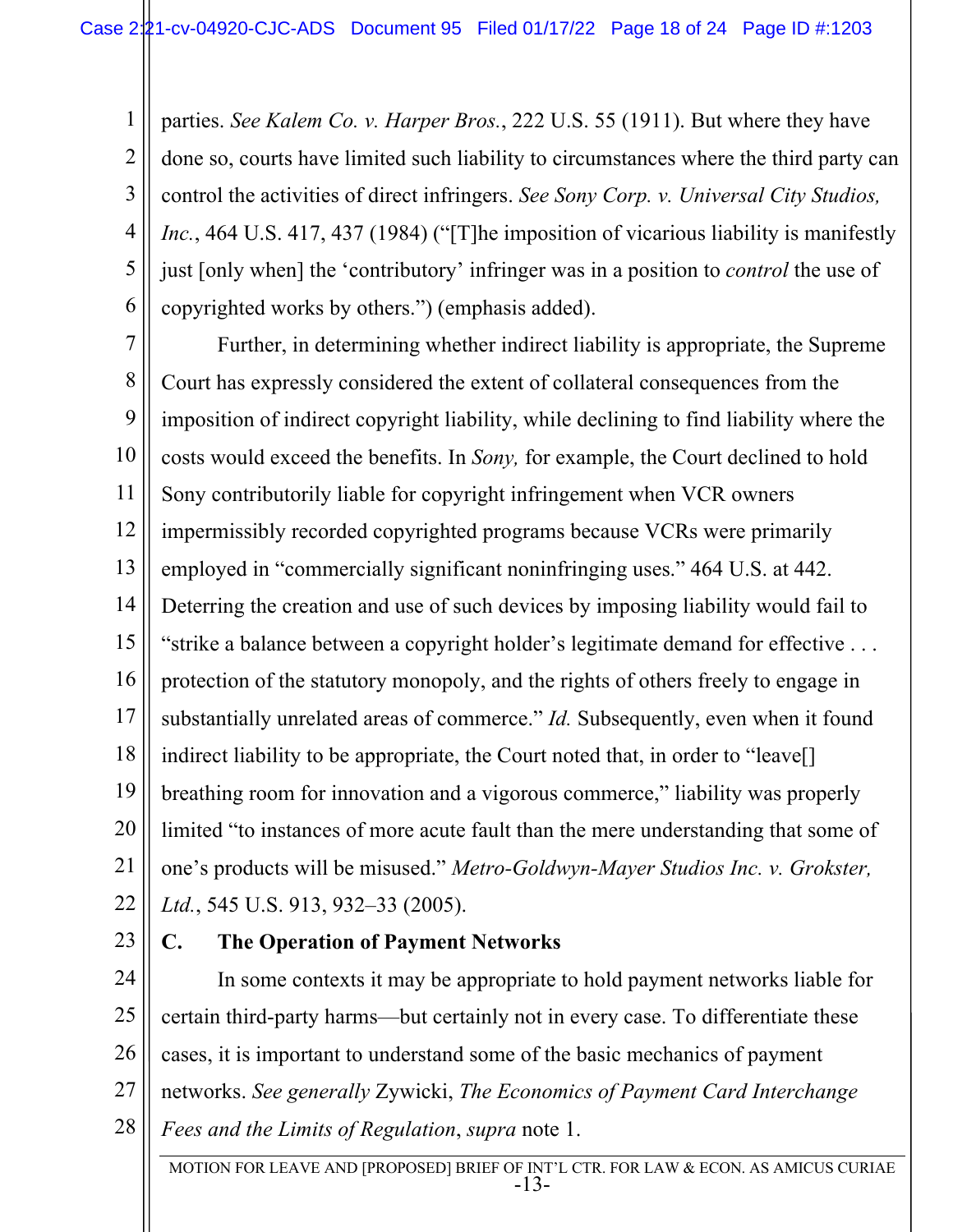1 2 3 4 5 6 7 8 9 10 11 12 Payment networks operate as either "three-party systems" or "four-party systems." *Id.* at 27. In a three-party system, such as American Express or Discover, the card issuer deals directly with both the consumer and the merchant. The network issues the card, processes the payment, and operates the credit underwriting and processing function with respect to consumers. *Id.* In a four-party system such as the Visa or MasterCard networks, by contrast, consumers and merchants do not deal directly with the network. Instead, the relationship is intermediated through financial institutions—the "issuer," which issues the card and services the consumer's account, and the "acquirer," which settles the transaction on behalf of the merchant. *Id.* The role of the network is limited to serving as a bridge between the issuer and acquirer and providing the mechanisms and rules under which transactions between them take place. *Id.* at 31.

13 14 15 16 17 18 19 20 In four-party network transactions, such as are at issue in this case, merchants submit a request for payment to an acquirer (usually a bank). The acquirer then sends transaction data to the issuer (the entity that issued the card, also usually a bank), and the issuer transfers the appropriate funds to the acquirer. *Id.* Finally, the issuer charges the cardholder for the total amount spent at the merchant and either debits that amount from the cardholder's account (if the cardholder used a debit card) or receives payment plus interest sometime later (if the cardholder used a credit card). *Id*. at 29.

21 22 23 24 25 26 27 28 Critical for this case, it is important to understand that payment networks provide various services that facilitate the transfer of funds between acquirers and issuers, but they do not participate directly in transactions. "Strictly speaking, the credit card network isn't a direct player in the transaction, but the network ensures the smooth functioning of the system." *Id.* at 31. Consumers have a direct financial relationship with their issuing banks, and a direct transactional relationship with merchants. Despite conventional wisdom, however, consumers and merchants both have a tenuous relationship with payment networks. A consumer may be said to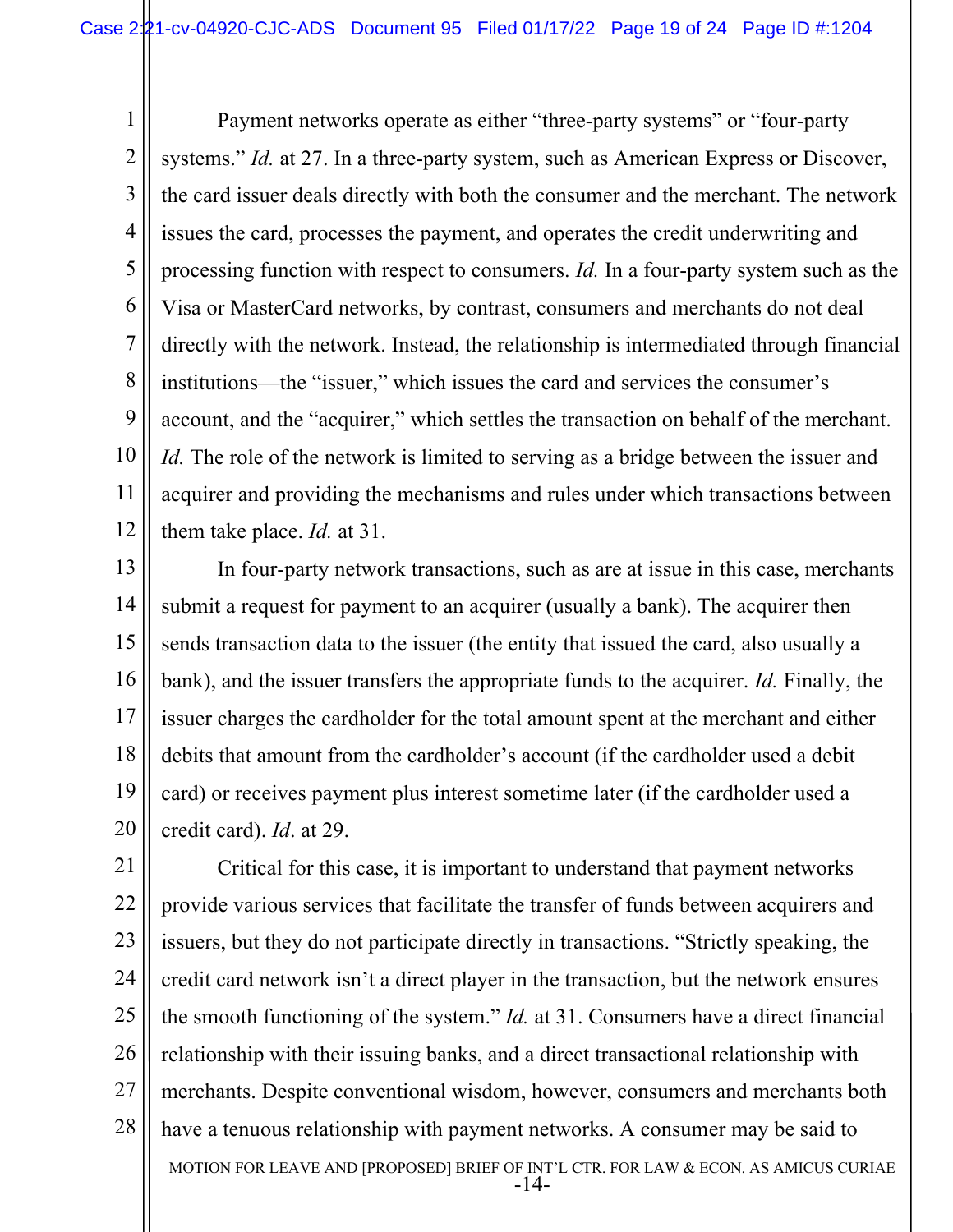1 2 3 4 5 6 7 8 hold, say, a Visa card, but, in reality, she holds a card issued by a particular bank (the issuer) which, in turn, has contracted with Visa to provide transaction processing services for that card. No payments flow directly from consumers or merchants to payment networks. *Id.* at 29-31. As Visa's Annual Report describes it, "Visa is not a financial institution. We do not issue cards, extend credit, or set rates and fees for account holders of Visa products nor do we earn revenues from, or bear credit risk with respect to, any of these activities." Visa Inc., Annual Report (Form 10-K) (Nov. 18, 2021).

9

#### **D. Visa is not the least-cost avoider in this case**

10 11 12 13 Given the foregoing background on the law and economics of collateral liability and the mechanics of payment networks, it would be improper to permit Plaintiffs to maintain a RICO or TVPRA claim against Visa arising out of the circumstances of this case.

14 15 16 17 18 19 20 Despite Plaintiffs' efforts to circumvent *Central Bank of Denver* by alleging Visa's direct participation in the alleged enterprise, Visa's role is plainly that of an outside, collateral service provider. As such, any ability Visa might have to deter harm in this case would be limited to its ability to exert pressure on other collateral actors (i.e., banks) to, in turn, exert pressure on the direct actors, aimed at curtailing their harmful activity. But is Visa in a position to effectively police the illegal conduct at issue in this case at reasonable cost? The answer is surely no.

21 22 23 24 25 26 27 "To serve as an ex ante enforcement strategy . . . collateral liability . . . must prescribe a mechanism—an enforceable duty—that allows private parties to avert misconduct when they detect it." Kraakman, *Gatekeepers*, *supra*, 2 J.L. ECON. & ORG. at 57. Visa has only the most coarse and limited means of interposing itself between MindGeek and its users in order to "avert misconduct," as well as extremely limited access to the transaction-specific information on which it would need to act in the first place. Moreover, whatever benefits might arise from inducing

28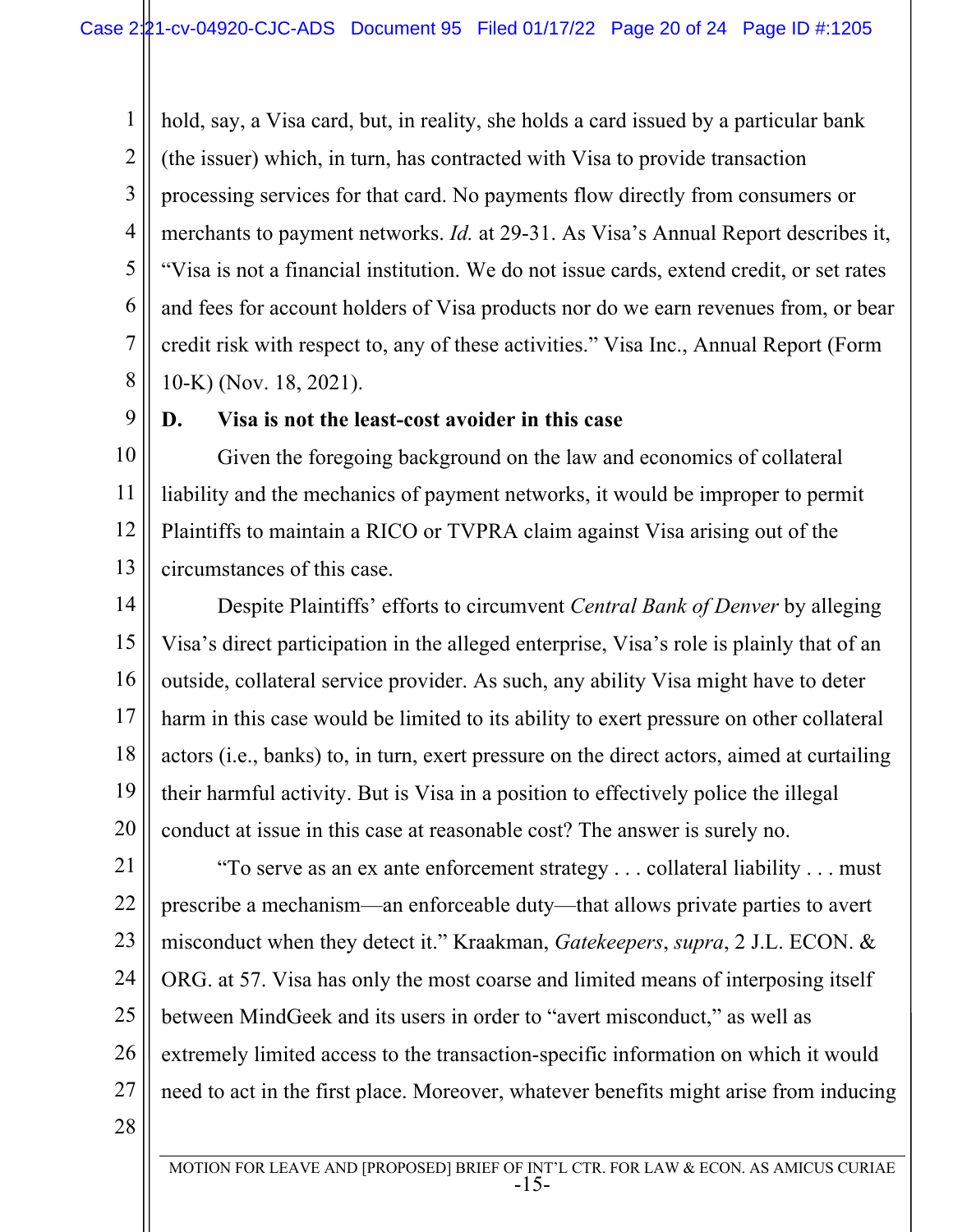Visa to undertake action to try to thwart such transactions, the costs would be enormous.

1

2

3

4

5

6

7

8

Here, by Plaintiffs' own admission, the only mechanism by which Visa could possibly police MindGeek's business would be to discontinue processing payments that flow to the company (more accurately—and more tenuously: to instruct any of MindGeek's acquirers that have contracted with Visa to provide payment network services to discontinue using Visa's network to transfer payments from MindGeek's users' issuers). *See* ECF 94, Omnibus Opp. to Defendants' Motions at 79–80.

9 10 11 12 13 14 15 16 17 18 19 20 21 22 But this standard can't be appropriate. In theory, *any* sufficiently large firm with a role in the commerce at issue could be deemed liable if all that is required is that its services "allow[]" the alleged principal actors to continue to do business. FedEx, for example, would be liable for continuing to deliver packages to MindGeek's address. The local waste management company would be liable for continuing to service the building in which MindGeek's offices are located. And every online search provider and Internet service provider would be liable for continuing to provide service to anyone searching for or viewing legal content on MindGeek's sites. The Ninth Circuit has already rejected such a broad-based view of collateral liability. *See Perfect 10 v. Visa Int'l*, 494 F.3d 788, 800 (9th Cir. 2007) (rejecting plaintiff's theory of liability that would extend to "a number of peripherally-involved third parties, such as computer display companies, storage device companies, and software companies . . . and even utility companies that provide electricity to the Internet").

23 24 25 26 27 28 What all these companies have in common is that none of them have a direct relationship with MindGeek, but they all "knowingly" provide services to MindGeek based on Plaintiffs' definition (which rests essentially on the availability of public information about allegedly illegal activity occurring on MindGeek's sites). What none of these companies has is access to particularized knowledge of any specific illegal transactions on MindGeek's websites or a role in the operation of the

MOTION FOR LEAVE AND [PROPOSED] BRIEF OF INT'L CTR. FOR LAW & ECON. AS AMICUS CURIAE -16-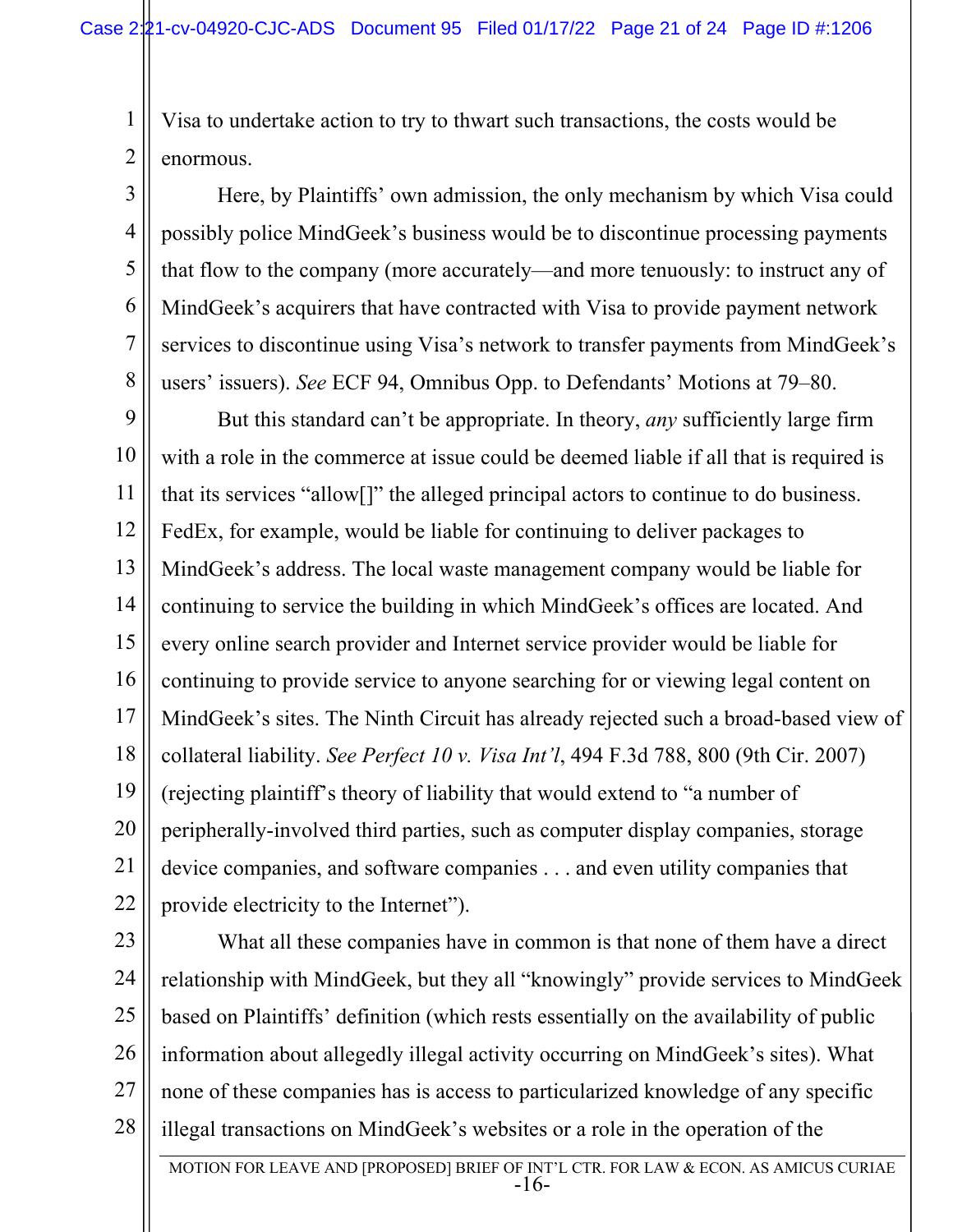1 2 company sufficient to enable it to intervene to control the alleged illegal activity occurring on those sites.

3 4 5 6 7 8 9 10 11 Likewise, Visa has no direct relationship with—including any ability to supervise or otherwise control—either MindGeek or its users. On an individual transaction level, Visa knows only that a transaction has been processed on its network, but has no insight into the precise nature of the transaction apart from how the merchant (MindGeek) categorizes it. Moreover, Visa has no technical capacity to monitor the individual behavior of users, including what material they upload or view on MindGeek's sites. Thus, the only form of control that Visa can exert in this context is of the most general sort: if made aware of illegal activity or other contractual violations to its terms of service, Visa can suspend processing activity.

12 13 14 15 16 17 18 19 But the cost of mandating this consequence by law would be enormous. While the types of content alleged to have harmed Plaintiffs are egregious and illegal, no one disputes that the vast majority of content on MindGeek's sites is legal. Inducing Visa to cut off all transactions would entail an immense interference with legitimate commerce. And without any ability to actually forestall illegal transactions themselves, this approach would no doubt fail in its intended aim, as MindGeek users intent on engaging in illegal transactions on the platform would find other payment mechanisms (like cryptocurrencies) to do so.

20 21 22 23 24 25 26 27 28 But the broader implications would be far more problematic. No criminal or civil justice system can prevent all illegal conduct, and MindGeek is far from the only Internet site where illegal content is allegedly exchanged. More significantly, however, because RICO and TVPRA apply to all forms of commerce, not just Internet pornography sites, the extension of liability under such laws to a generalpurpose service provider like Visa would require it to raise the processing costs of or curtail entirely—an enormous swath of perfectly valid, crucial transactions throughout the entire economy. The full consequence of holding Visa liable could easily affect general access to credit and banking in the economy, as the massively

MOTION FOR LEAVE AND [PROPOSED] BRIEF OF INT'L CTR. FOR LAW & ECON. AS AMICUS CURIAE -17-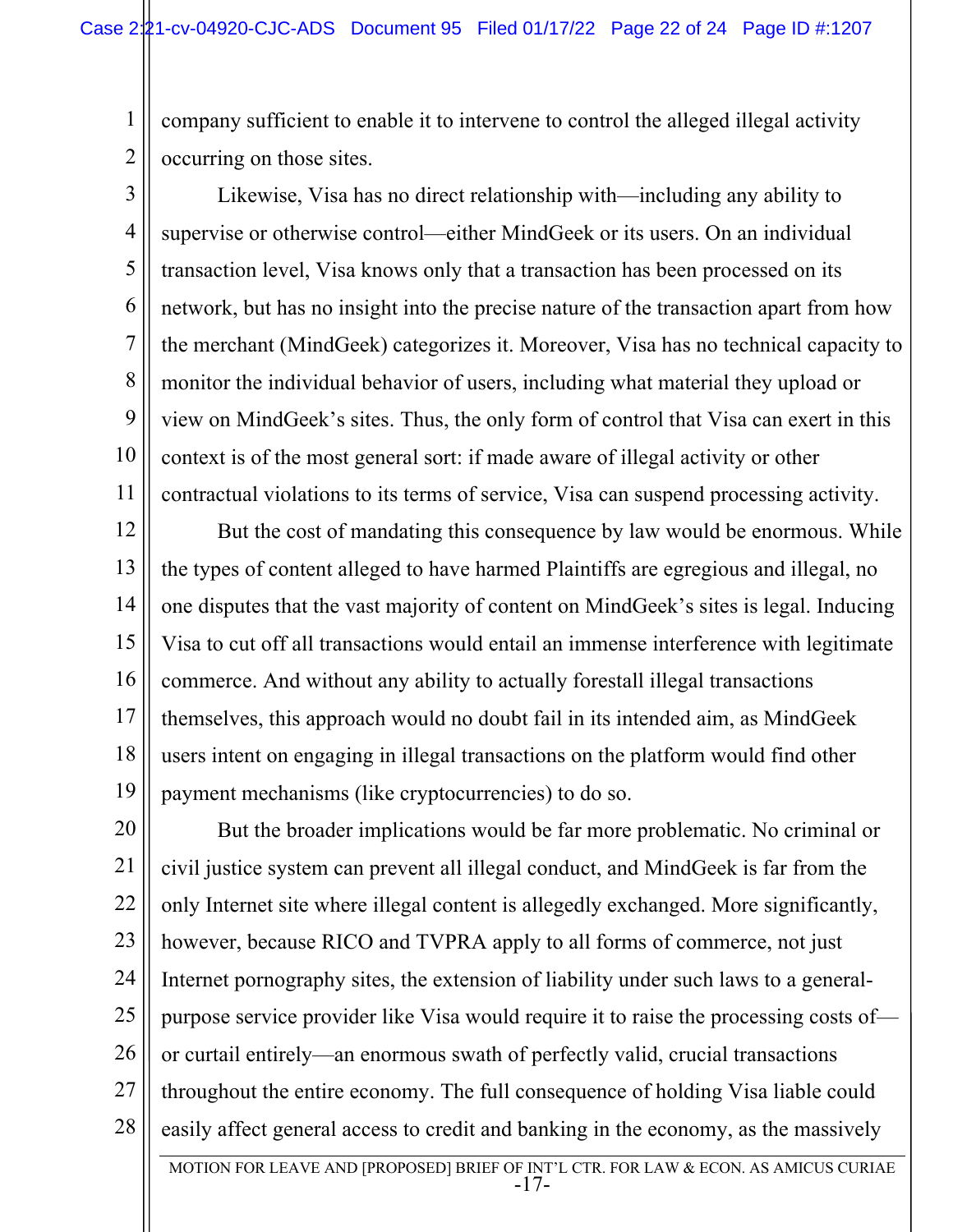1 2 3 4 5 6 7 increased cost of providing credit card network services would ultimately be paid by consumers in the form of higher costs of credit or foreclosure from access to payment cards entirely. *See, e.g.,* Zywicki, Manne, & Morris, *Unreasonable and Disproportionate: How the Durbin Amendment Harms Poorer Americans and Small Businesses*, *supra* note 1 (discussing how increased payment card network costs increase consumer banking costs, reduce access to payment cards, and impair financial inclusion).

8 9 10 11 12 13 14 15 16 17 Other courts have understood these costs and have hesitated to countenance such a broad conception of collateral liability. Indeed, under a similar set of facts in the copyright infringement context, the Ninth Circuit declined to find payment processors liable as indirect infringers simply for providing services used by sites where copyright infringement occurs. *See Perfect 10, Inc. v. Visa, Int'l*, *supra*, 494 F.3d 788. In particular, the court declined to find liability because there is "no direct connection to [the] infringement" committed by users of a site and a credit card company's provision of payment processing services. *Id.* 494 F.3d at 796; *see also id.* at 800 (noting that payment processors "merely provide a method of payment, not a 'site' or 'facility' of infringement").

18 19 20 21 22 23 24 25 26 27 As the Court in *Perfect 10* also suggested, it is insufficient to find an affirmative duty of care sufficient to support collateral liability that a service provider may have the power to *thwart* illegal conduct if it simply stopped its activities. To paraphrase the Ninth Circuit in that case: "[Even if Visa] could refuse to process payments to [MindGeek] and thereby undermine [its] commercial viability. . . , that Defendants have the power to undermine the commercial viability of [an enterprise] does not demonstrate that the Defendants materially [participate in] that [enterprise]." 494 F.3d at 800. *See also Walter v. Drayson*, 538 F.3d 1244, 1248 (9th Cir. 2008) ("It is not enough that [Defendant] failed to stop illegal activity, for *Reves* requires 'some degree of direction.'").

28